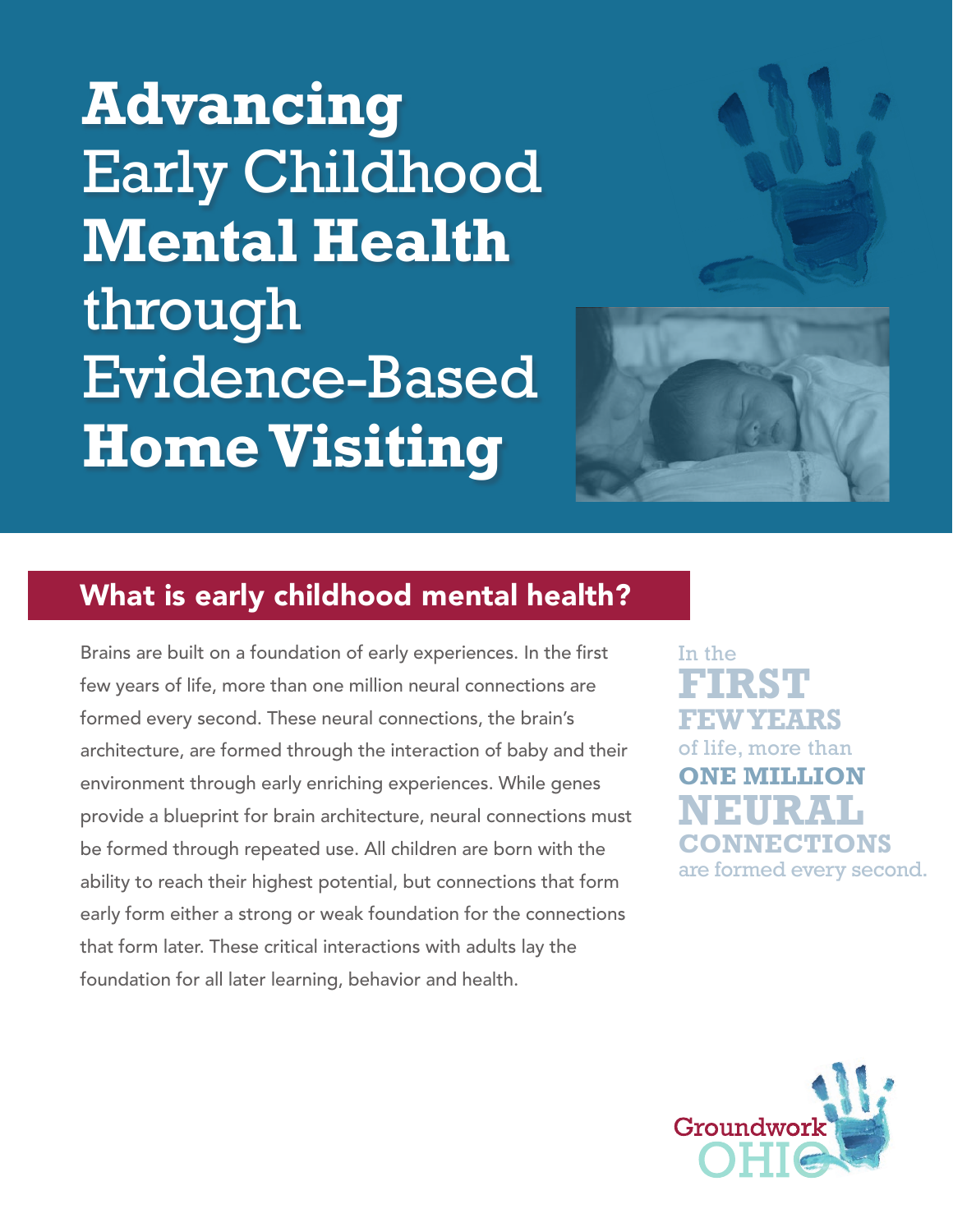



Babies who engage with responsive, consistent, nurturing caregivers and who live in safe and economically secure environments are more likely to have strong emotional health. ZERO TO THREE defines infant and early childhood mental health (IECMH) as "the developing capacity of the child from birth to 5 years old to form close and secure adult and peer relationships; experience, manage, and express a full range of emotions; and explore the environment and learn—all in the context of family, community, and culture."<sup>*i*</sup> As children mature, early childhood mental health supports growth in other essential areas of healthy development including physical health, cognitive skills, language and literacy, social skills and readiness for school.

- Kids who exhibit strong social and emotional skills are **54% more likely to earn a high school diploma.**
- Kids who share or are helpful in kindergarten are **46% more likely to have a full-time job at the age of 25.**
- Children who are overweight or obese as preschoolers are **5X more likely to become obese adults than normal weight children.** *ii*

When children experience trauma and their emotional health deteriorates, they are subject to poor outcomes in these areas because their ability to form close and secure relationships, manage a full range of emotions and explore their environment is compromised.

# What are ACEs?

Adverse Childhood Experiences (ACEs) are traumatic events that have the potential to cause long-lasting negative effects. During the earliest and most critical years of development, children are highly vulnerable to adversity. Almost half of all children in the United States have experienced at least one ACE, but black and Hispanic children are at much higher risk than their white peers—51% of Hispanic children and 61% of black children have had an adverse childhood experience, compared to 40% of their white peers. As the frequency and length of ACEs increase, so do the impacts on physical and mental health, academic achievement, and self-sufficiency. Ohio ranks 46th in the nation for kids having three or more ACEs, putting them at higher risk for long-lasting negative effects. *iii*

As children mature, early childhood mental health supports growth in essential areas of development.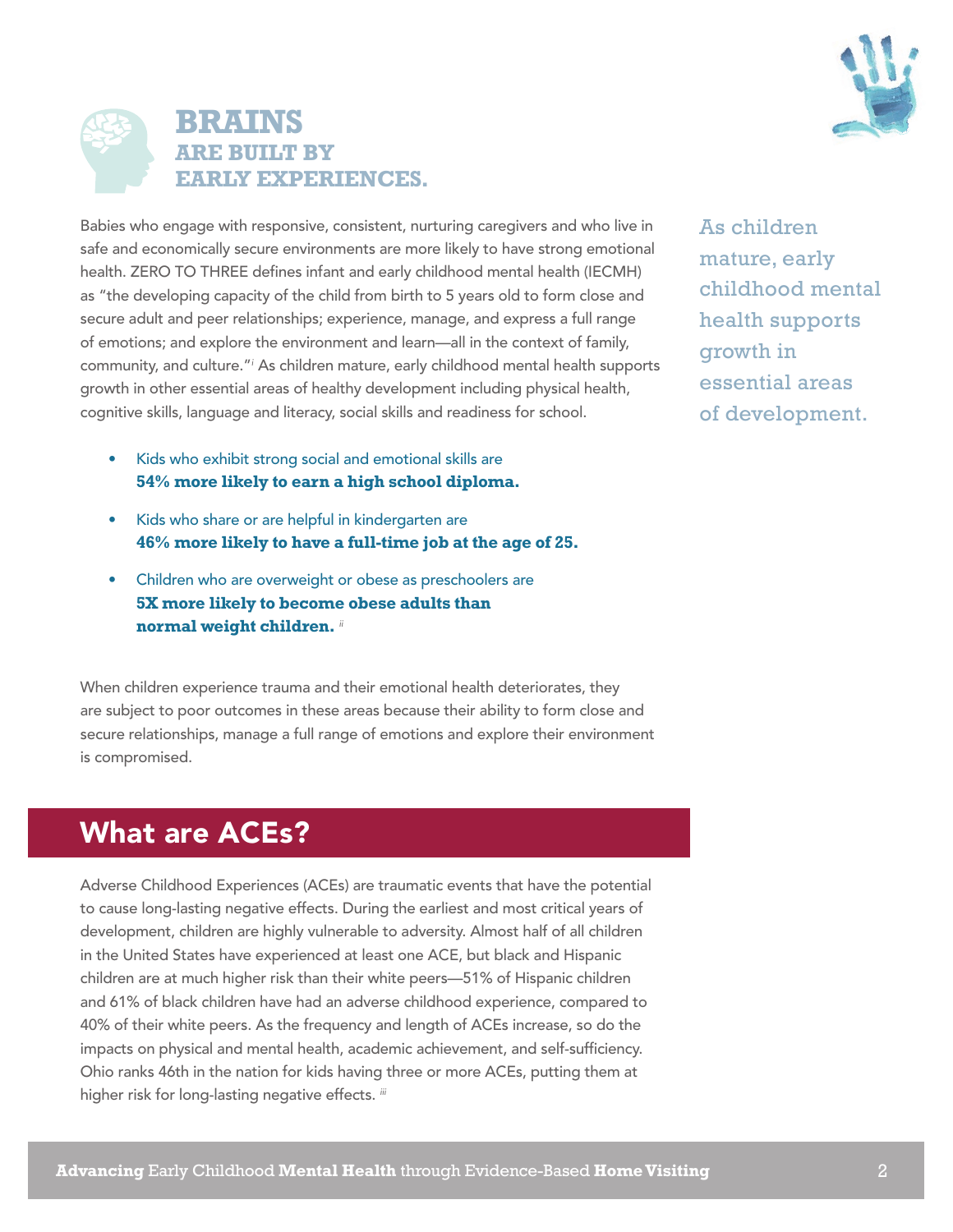

**NATION FOR KIDS** EXPERIENCING **CHILDHOOD** TRAUMA

**OHIO RANKS** 

(Child Trends, 2018)

## What Constitutes an ACE?

The Adverse Childhood Experiences Study conducted in 1995 outlined ten ACEs that predict negative outcomes later in life. Today, these have been adapted to create the ACE test—an eight question survey to determine the number of significant adversities a child has experienced.

### **The commonly accepted questions on the ACE test ask whether a child has ever:**

- 1. Lived with a parent or guardian who became divorced or separated.
- 2. Lived with a parent or guardian who died.
- 3. Lived with a parent or guardian who served time in jail or prison.
- 4. Lived with anyone who was mentally ill or suicidal, or severely depressed for more than a couple of weeks.
- 5. Lived with anyone who had a problem with alcohol or drugs.
- 6. Witnessed a parent, guardian, or other adult in the household behaving violently toward another.
- 7. Been the victim of violence or witnessed any violence in his or her neighborhood.
- 8. Experienced economic hardship "somewhat often" or "very often" (i.e., the family found it hard to cover costs of food and housing). *iv*

**51% of Hispanic**  children and **61% of black** children have had an adverse childhood experience, compared to **40% of their white peers.**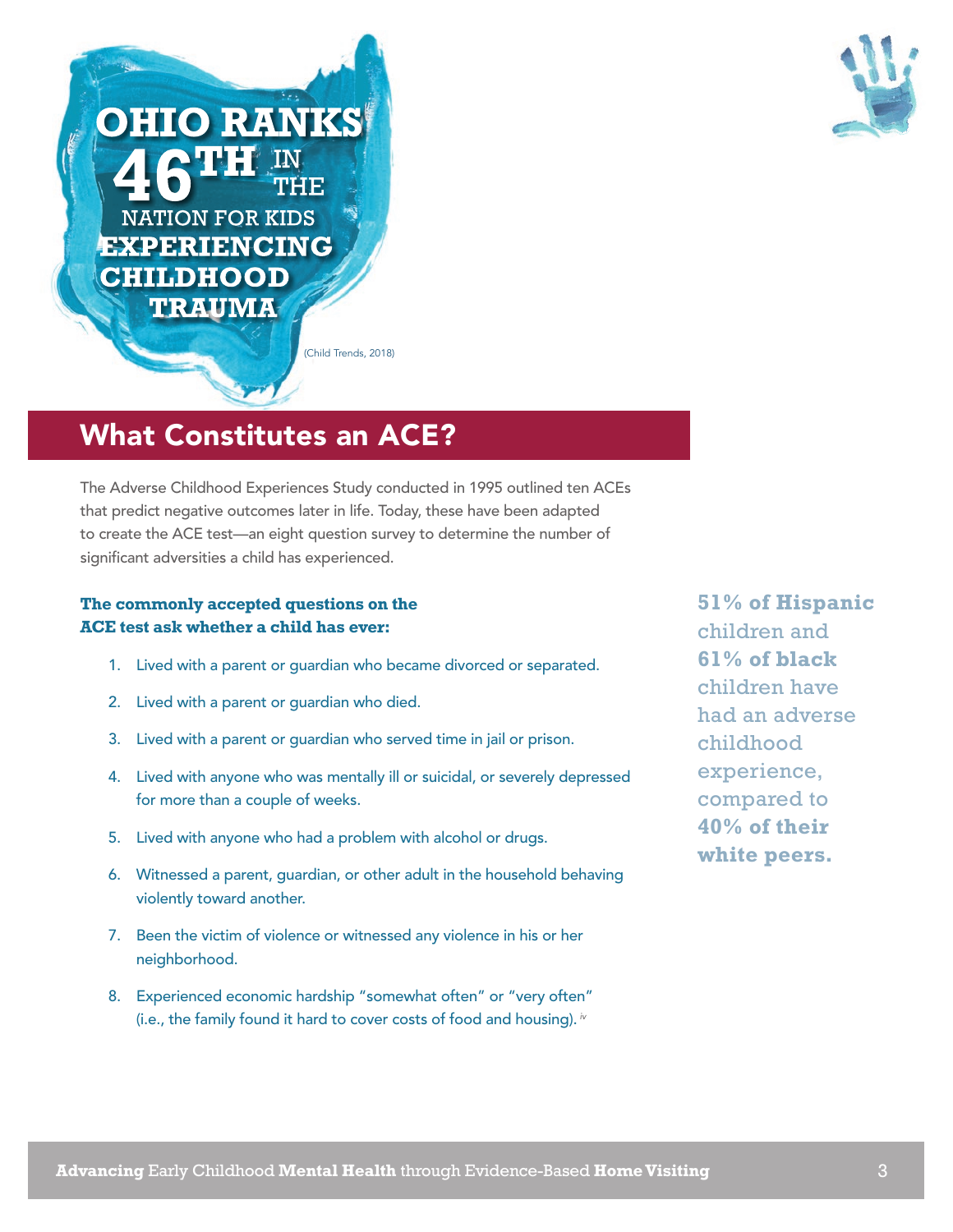

## The Prevalence of ACEs in Ohio



# TNT **kids in Ohio hadTHREE OR MORE**

**ADVERSE CHILDHOOD EXPERIENCES.** putting them at much higher risk for Iong-term negative effects. (Child Trends, 2018)

# Long-Term Impacts of ACEs

The experiences a child has during the first several years of life shape who they become. Adverse childhood experiences have the potential to impact long-term mental health, physical health, and behaviors, including smoking, alcoholism, drug use, missed work, depression, suicide attempts, heart disease, diabetes, severe obesity, cancer, and stroke. On average, people with six or more adverse childhood experiences have a life expectancy of 60 years, which is significantly shorter than the 80-year life expectancy for people with no ACEs.



**Adverse Childhood Experiences**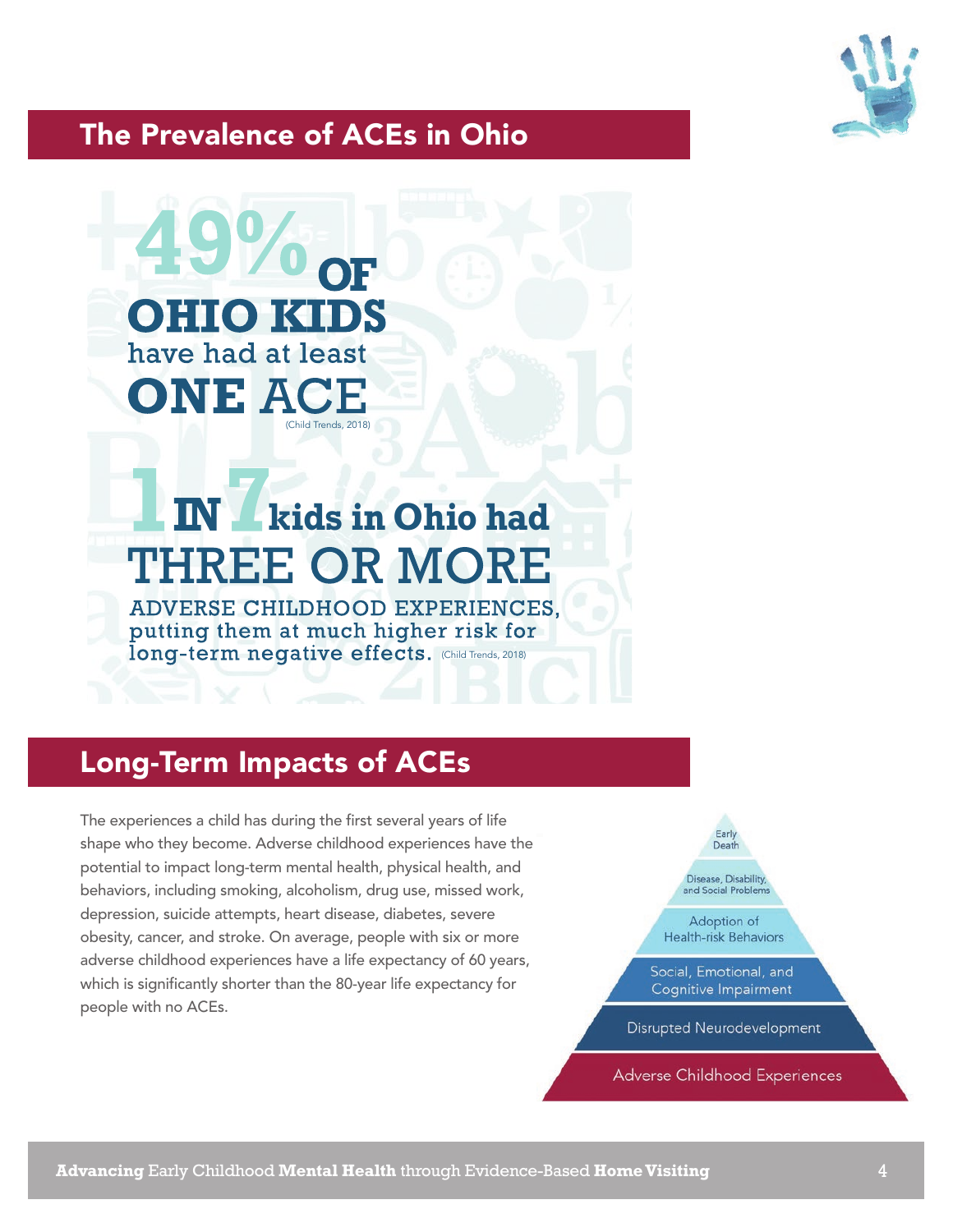

# Preventing Adverse Experiences

ACEs have a multi-generational effect—the impact of a parent's adverse experiences can also influence their child's development. Studies have shown that the most successful way to prevent the cycle of adverse experiences is to provide interventions for both parents and children.

#### **Successful interventions include:**

- Giving parents the tools to be successful caregivers and teachers. Programs that allow parents to cultivate strong, healthy relationships with their children, such as voluntary, evidence-based home visiting, give children the emotional security required for healthy development and provide parents with the knowledge to understand their child's needs, as well as their own.
- Helping struggling families achieve and maintain consistency and selfsufficiency. In order to provide children with the consistency they need for healthy development in the early years of life, programs like quality publicly funded child care and income assistance allow parents to work toward stable employment and self-sufficiency.
- Creating stable, nurturing environments that ensure healthy physical and emotional development for young children. Access to intimate partner violence prevention programs and mental illness and substance abuse treatment are crucial to ensuring that children are able to grow and thrive without the toxic stress caused by domestic violence and mental illness within the home.*<sup>v</sup>*

There are many opportunities to promote emotional health, prevent trauma and treat mental health problems before they manifest more serious problems later in life and at-risk young children need to be supported by a continuum of services to support their healthy development.

### **While state policy and investment have lagged behind in making early childhood mental health a priority, the public has embraced this understanding as evidenced by the following poll findings:**

- **• More than 9 in 10 voters** say it is important for society to support the healthy emotional development of children ages 3 and younger.
- **Most voters (95%)** feel that emotional milestones are just as important as physical milestones.
- **Most voters (97%)** say it is important for parents to have resources to help them be aware of the emotional development of their children. *vi*

ACEs have a multi-generational effect—a parent's adverse experiences can influence their child's development.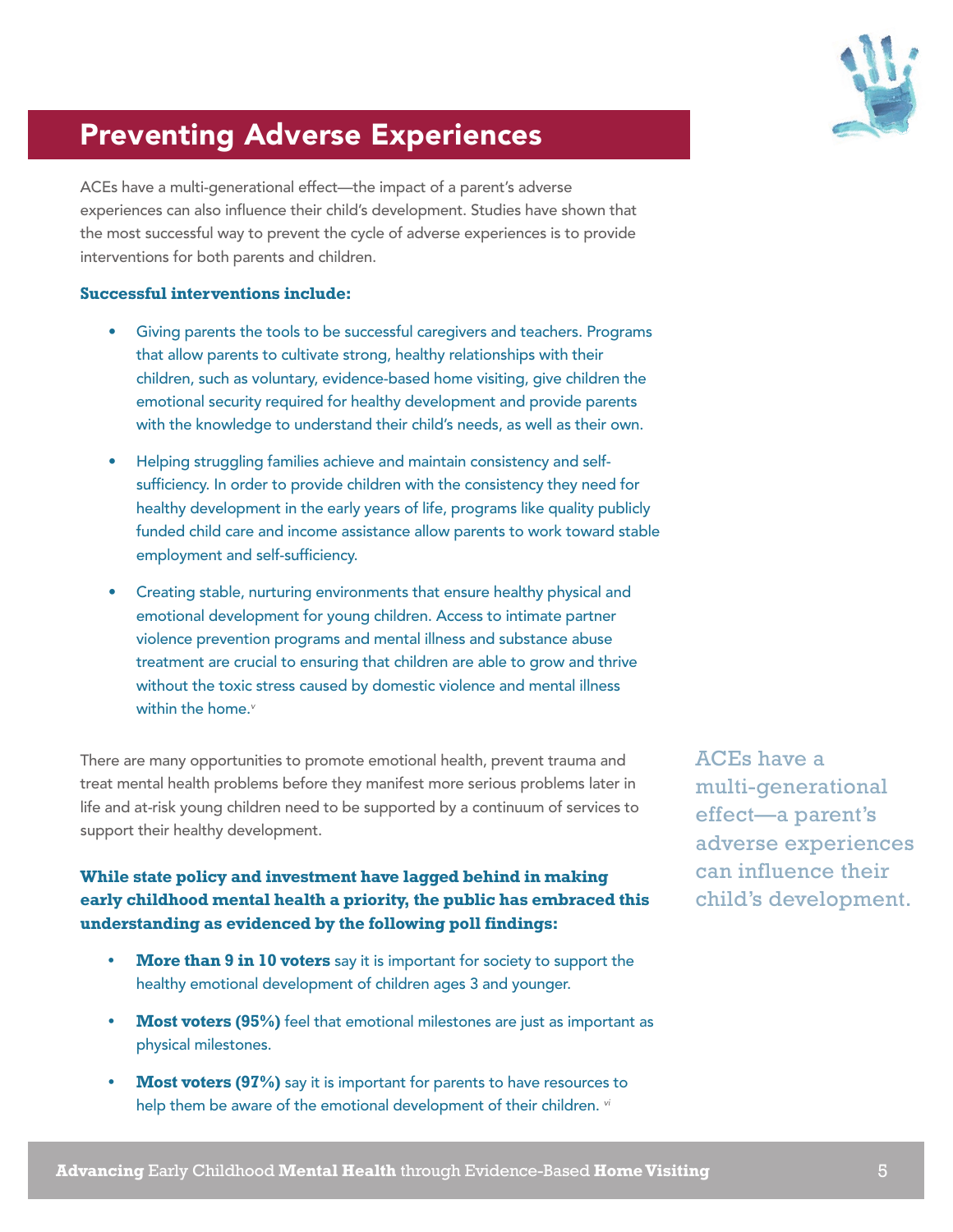

## How can we promote social & emotional well-being?

Strategies that support early childhood mental health fall along a continuum of promotion, prevention, developmentally appropriate assessment and diagnosis and treatment. Programs and interventions increase in intensity and specialization of services and supports from promotion to treatment. *vii*



# **Evidence-Based Home Visiting:**  A Two-Generation Approach to Early Childhood Mental Health

Among the most important investments in a continuum of services to support the emotional development of young children is in evidence-based interventions that prevent the incidence of trauma and support responsive relationships between adult and baby. Evidence-based home visiting is a two-generation approach to child mental health designed to strengthen parent-child bonding, attachments and relationships with direct impacts on both parent and child.

Ohio's voluntary, evidence-based home visiting programs include the federally-funded Maternal Infant and Early Childhood Home Visiting (MIECHV) program and the state-funded Help Me Grow program. Ohio's home visiting programs serve 9,612 families (7,381 by Help Me Grow state GRF funds and 2,231 by federal MIECHV funds).*viii*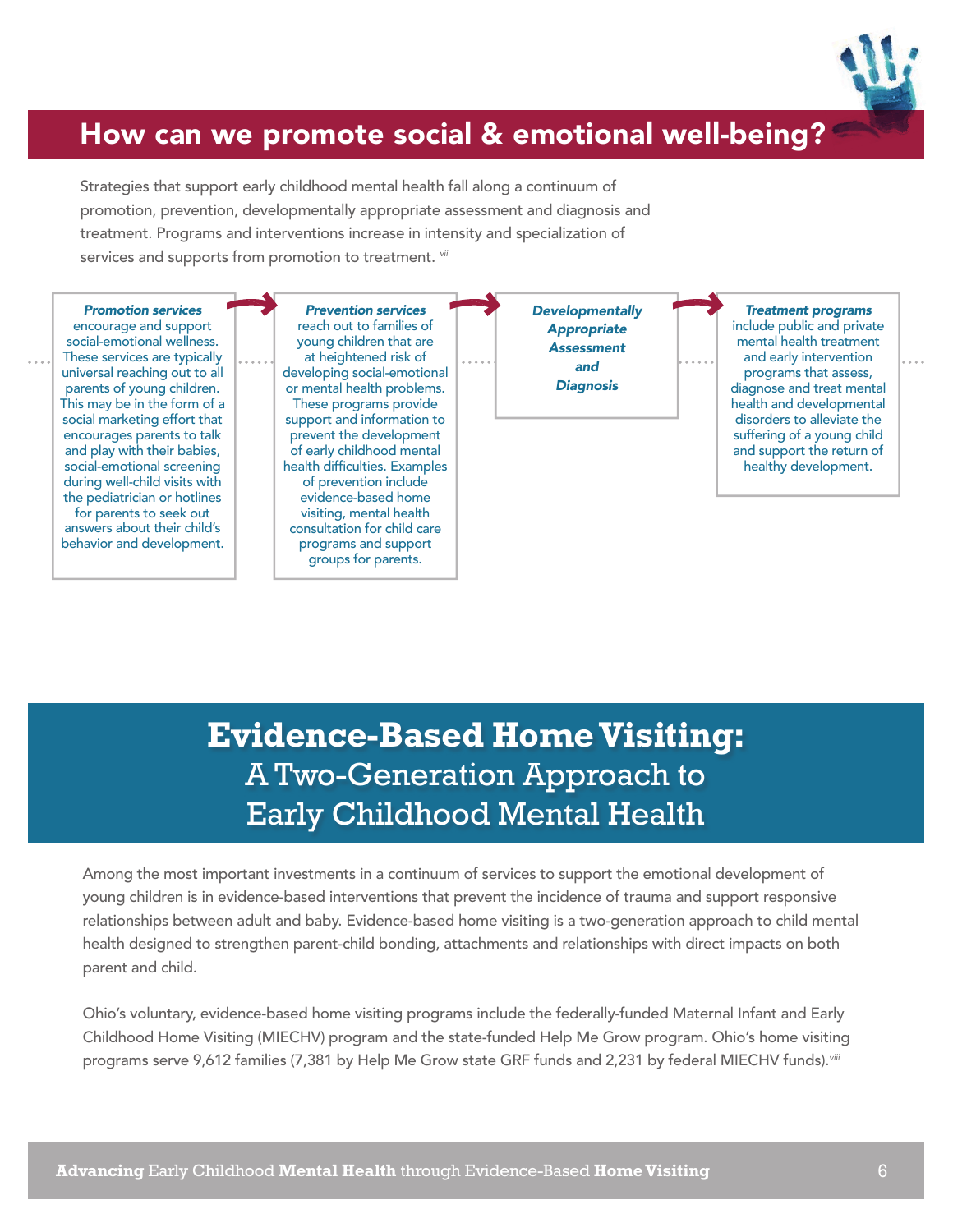

### **Percentage of 2017 Ohio Home Visiting Families Served in Help Me Grow & MIECHV by Region**



#### *Chart 1* **Help Me Grow MIECHV**

*Note: While the majority of home visits are supported by Help Me Grow, MIECHV funding supports Ohio's home visiting infrastructure while also serving a certain percentage of families among 27 communities in Ohio. Data Source: Ohio Department of Health*

# What do Ohio families served by home visiting look like?



**FY17 Percentage of Ohio Families Receiving Home Visits that are Below 50% of the Federal Poverty Level by Region**

**96%** of the families that are served are **at or below 200%**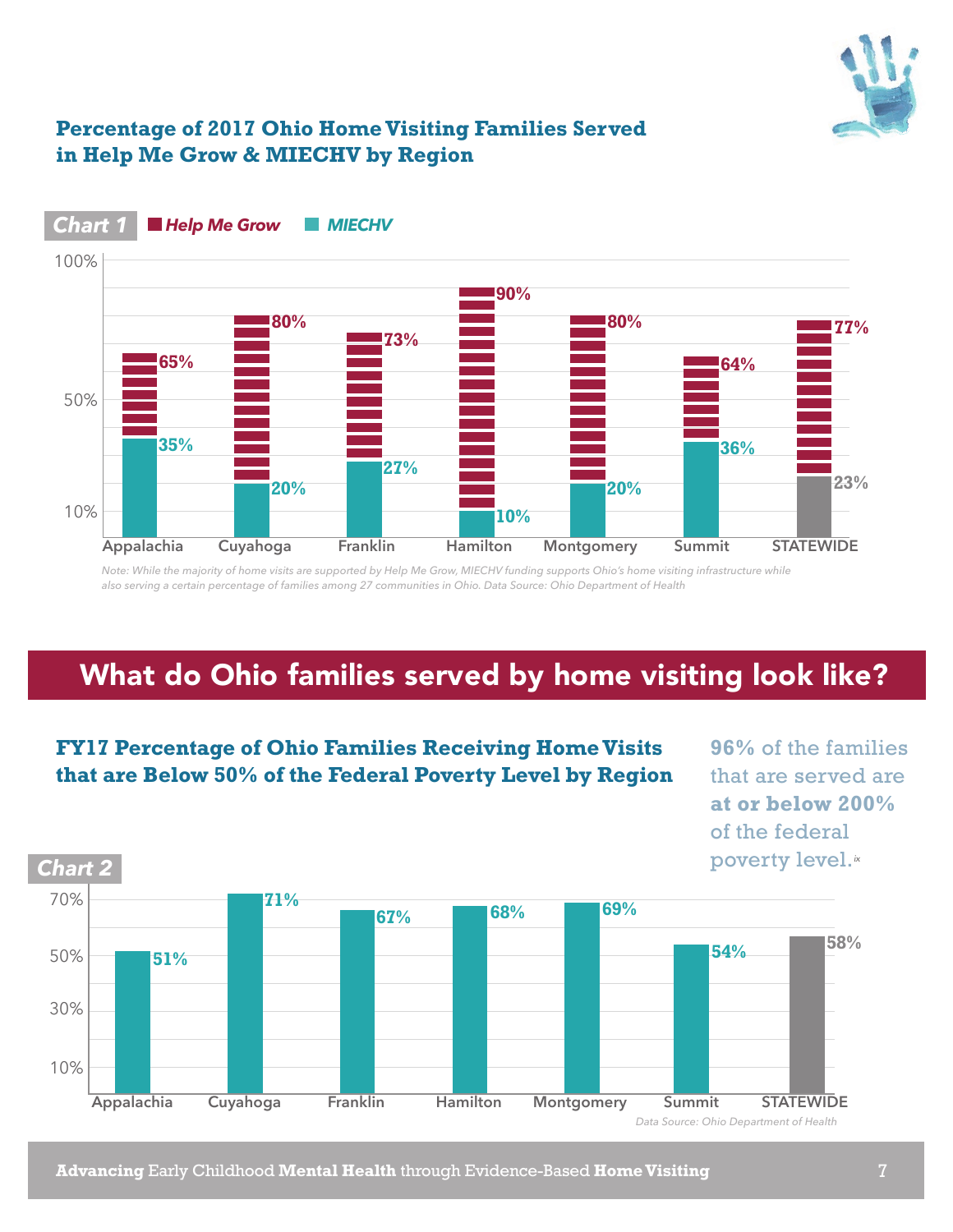

### **FY17 Home Visiting Families Served by Race/Ethnicity of Parents**

*\* Note that ethnicity was not reported by race so the 492 persons shown as Hispanic/Latino are included in the total of 9,612 persons shown in the breakdown by race.* 



### **FY17 Percentage of Ohio Families Receiving Home Visits That are RACIAL MINORITIES by Region**



For those who elect to participate in a home visiting program, providers regularly visit the homes of eligible families (typically once per month) starting while the mother is still pregnant and continuing through the first few years of the child's life. During this critical period of physical, emotional, and cognitive development for young children, parents receive support and guidance on how to create a safe, stimulating environment that promotes growth and learning. Voluntary, evidence-based home visiting programs allow motivated parents to learn how to succeed in their new role and provide children a healthy start with their first and most important teachers—parents. *xi*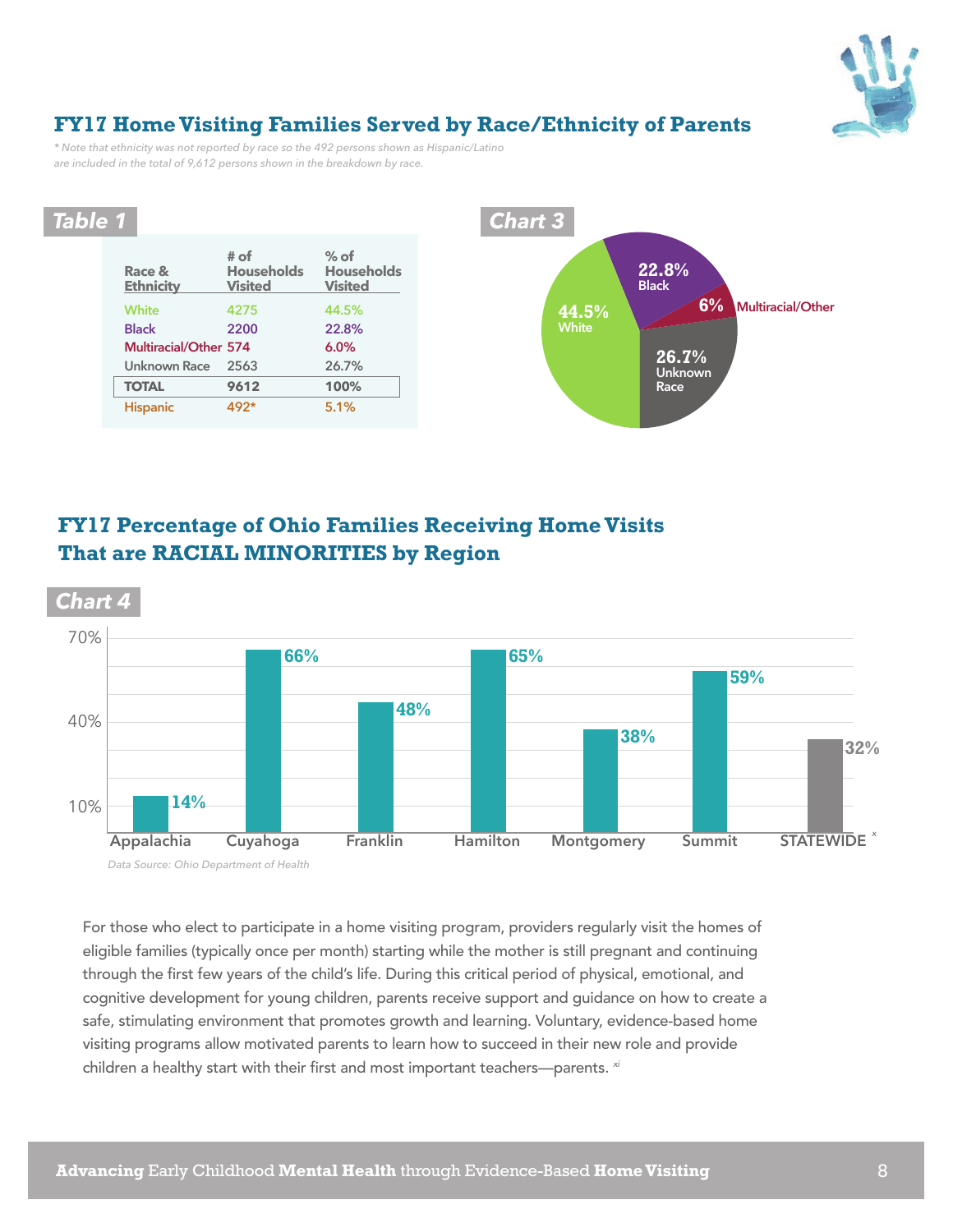# The Case for Voluntary Evidence-Based Home Visiting

### **School Readiness:**

- Increases scores on 1st-3rd grade math and reading tests by 25% *xii*
- Decreases language problems by 68% *xiii*

### **Family Health:**

- Decreases instance of low-weight births by 48% *xiv*
- Decreases number of major injuries before age 2 by 32.6% *xv*

### **Family Self-Sufficiency:**

- Increases the likelihood of mothers to be enrolled in an education or training program by 5 times *xvi*
- Decreases Temporary Assistance for Needy Families (TANF) payments by 5.6% for 12 years postpartum *xvii*



. . . . . . . . . . . . . . . . . .

These benefits, result in an incredible cost savings:

### **For every \$1.00 invested** in evidence-based home visiting, there is a **\$5.70 return on investment.**

# Ohio's *Help Me Grow* Program

**Ohio's state-funded voluntary home visiting program utilizes three evidence-based models:**







### **Although there is variation within each model to provide services catered to individual family needs, the primary goals of all programs are to:**

- Cultivate parents' ability to form strong, positive attachments with their children and to keep them safe
- Promote children's healthy physical, cognitive, and social-emotional development by monitoring their progress, guiding parents in recognizing their children's and their own needs, and accessing appropriate services
- Improve maternal and child health *xviii*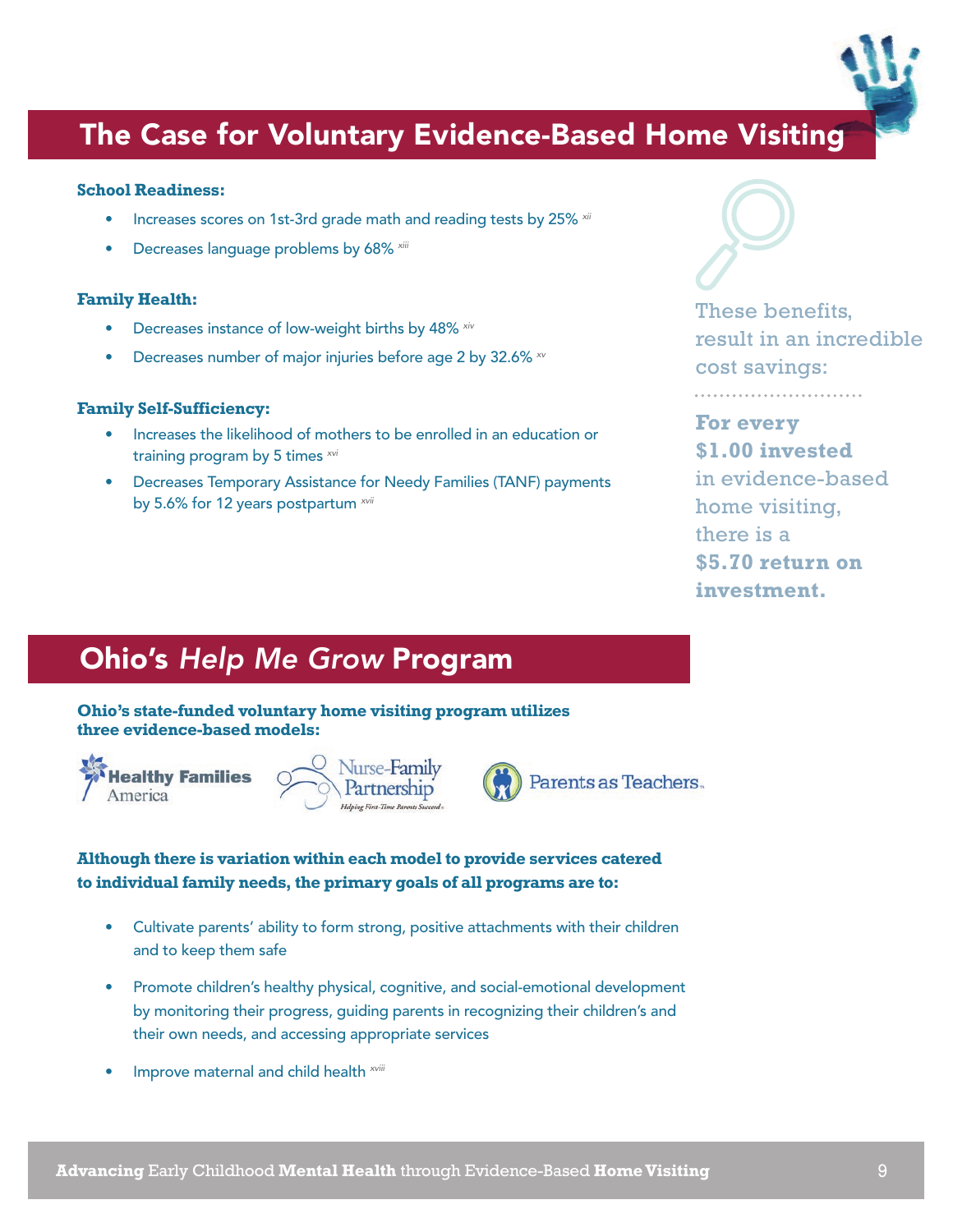



- A pregnant woman under age 21.
- A previous preterm birth.
- A history of child abuse, neglect, or interactions with child welfare.
- A history of substance use or those that demonstrate a need for substance use treatment.
- A child who has a diagnosed developmental delay.
- Tobacco users.
- An active duty military member.
- A history of unstable housing or homelessness.
- A caregiver who has a history of depression or other diagnosed mental health concerns. *(Ohio Administrative Code. ["3701-8-02 Home visiting program eligibility."](http://codes.ohio.gov/oac/3701-8-02v1) 2019.)*

There are currently 106 contracted providers who deploy at least one of the three approved evidence-based models serving families in 82 of Ohio's 88 counties. Most families (85%) are served by Healthy Families America, 8% of families are served by Parents as Teachers and 7% of families are served by Nurse-Family Partnership. *xix*  Healthy Families America and Parents as Teachers services are supported by state GRF funding and Nurse-Family Partnership services in the Help Me Grow program are supported by federal MIECHV funds only. *xx*

While the development of Ohio's home visiting program has required strong state leadership and investment, the state's story is one of local communities. Each county and community have a unique history with adopting and implementing home visiting programs that is told by its program offerings, its diverse array of public and private federal, state and local funding sources and the number of families they are serving.



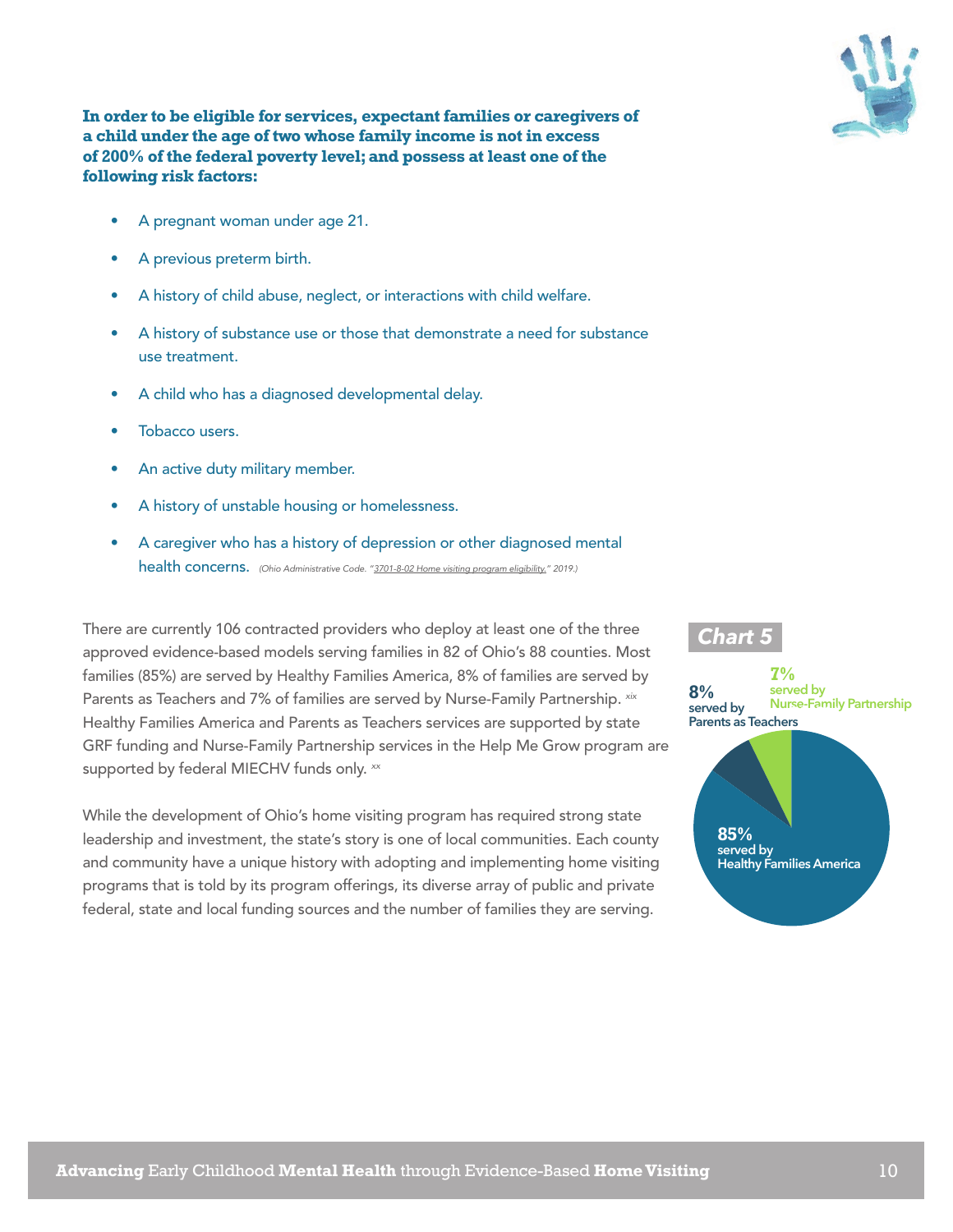

# Local Snapshot: Cuyahoga County

#### **Evidence-Based Home Visiting**

While the state-funded home visiting footprint can be very small in many communities, in FY17 nearly 15% (1423/9612) of families served in Help Me Grow were in Hamilton County. Cuyahoga County accounted for the next largest population of families served at 8% (771/9612). Below, you can see the program offerings in Cuyahoga County for evidence-based home visiting programs that are enrolling prenatally to age three (the county also provides opportunities for older children to be enrolled). These programs include those funded by the state, MIECHV, Medicaid, county funds, private philanthropy, the Ohio Children's Trust Fund and federal Early Head Start dollars. Cuyahoga County has an Early Head Start program serving some of the 8,970 young children served in Early Head Start each year in Ohio.*xxi* This rich set of offerings is part of a complex system that begins to tell just one local story.

### **Cuyahoga County Home Visiting Programs– Enrolling Prenatally to Age 3**

*Table 2*

|                                                                                                                                                              | <b>Primary Age of Enrollment</b>   |                           |                              | Income<br><b>Requirements</b>          | Frequency                           |                                         |           |               |           |                            |                                                                                                                                                      |
|--------------------------------------------------------------------------------------------------------------------------------------------------------------|------------------------------------|---------------------------|------------------------------|----------------------------------------|-------------------------------------|-----------------------------------------|-----------|---------------|-----------|----------------------------|------------------------------------------------------------------------------------------------------------------------------------------------------|
| Program Name & Agency Name                                                                                                                                   | Prenatal                           | Newborn<br>to 3<br>months | з<br>months<br>to 3<br>years | $\mathbf{3}$<br>vears<br>to 5<br>years | Staff                               | (FPL 0 Federal<br><b>Poverty Level)</b> | Weekly    | Bi-<br>Weekly | Monthly   | <b>Serve Until</b>         | <b>Other Referrist Requirements</b>                                                                                                                  |
| <b>Healthy Families America</b><br>Achievement Centers for<br>٠<br>Children<br><b>Catholic Charities</b><br>Friendly Inn Settlement, Inc.<br>Ohio Guidestone | $\sqrt{ }$                         | √                         |                              |                                        | Credentialed<br><b>Home Visitor</b> | <200% FPL                               | $\sqrt{}$ | $\sqrt{}$     |           | Age 3                      | None                                                                                                                                                 |
| <b>Moms &amp; Babies First</b><br>Northeast Ohio Neighborhood<br>Health                                                                                      | $\sqrt{ }$                         |                           |                              |                                        | Community<br>Health<br>Worker       | <200% FPL                               |           | $\sqrt{ }$    | $\sqrt{}$ | Age 1                      | Mom must be 29 years or<br>younger, African American, and<br>reside in East Cleveland, Euclid,<br>Garfield Hts., Maple Hts., or<br>Warrensville Hts. |
| <b>Nurse-Family Partnership</b><br>MetroHealth Medical Center                                                                                                | $\sqrt{ }$<br>Prior to<br>28 weeks |                           |                              |                                        | Registered<br>Nurse                 | <200% FPL                               | $\sqrt{}$ | N.            |           | Age 2                      | First-time mothers can re-enroll<br>after birth if previously enrolled<br>prior to 28 weeks of pregnancy                                             |
| <b>Early Head Start</b><br>The Centers for Families &<br>٠<br>Children<br><b>Council for Economic</b><br>٠<br>Opportunities                                  | $\sqrt{ }$                         | $\sqrt{}$                 | $\sqrt{ }$                   | $\sqrt{}$                              | <b>Home Visitor</b>                 | <100% FPL*                              |           | Varies        |           | Age 3                      | *Exceptions do apply to income<br>requirements.                                                                                                      |
| <b>MomsFirst</b><br><b>Cleveland Department of Public</b><br>٠<br>Health                                                                                     | V<br>Prior to<br>32 weeks          |                           |                              |                                        | Community<br>Health<br>Worker       | <200% FPL                               |           | $\sqrt{ }$    |           | Age 18<br>months           | <b>Resides in Cleveland</b>                                                                                                                          |
| <b>Parents as Teachers</b><br><b>Bright Beginnings</b>                                                                                                       | $\sqrt{ }$                         | $\sqrt{}$                 | $\overline{\mathbf{N}}$      |                                        | Parent<br>Educator                  | No<br>Requirement                       |           | $\sqrt{}$     |           | Entry into<br>Kindergarten | None                                                                                                                                                 |
| <b>The Pregnancy Program</b><br>The Centers for Families &<br>۰<br>Children                                                                                  | V<br>Prior to<br>30 weeks          |                           |                              |                                        | Community<br>Health<br>Worker       | <200% FPL                               |           | $\sqrt{ }$    |           |                            | None                                                                                                                                                 |

*Data Source: Bright Beginnings, Cuyahoga County*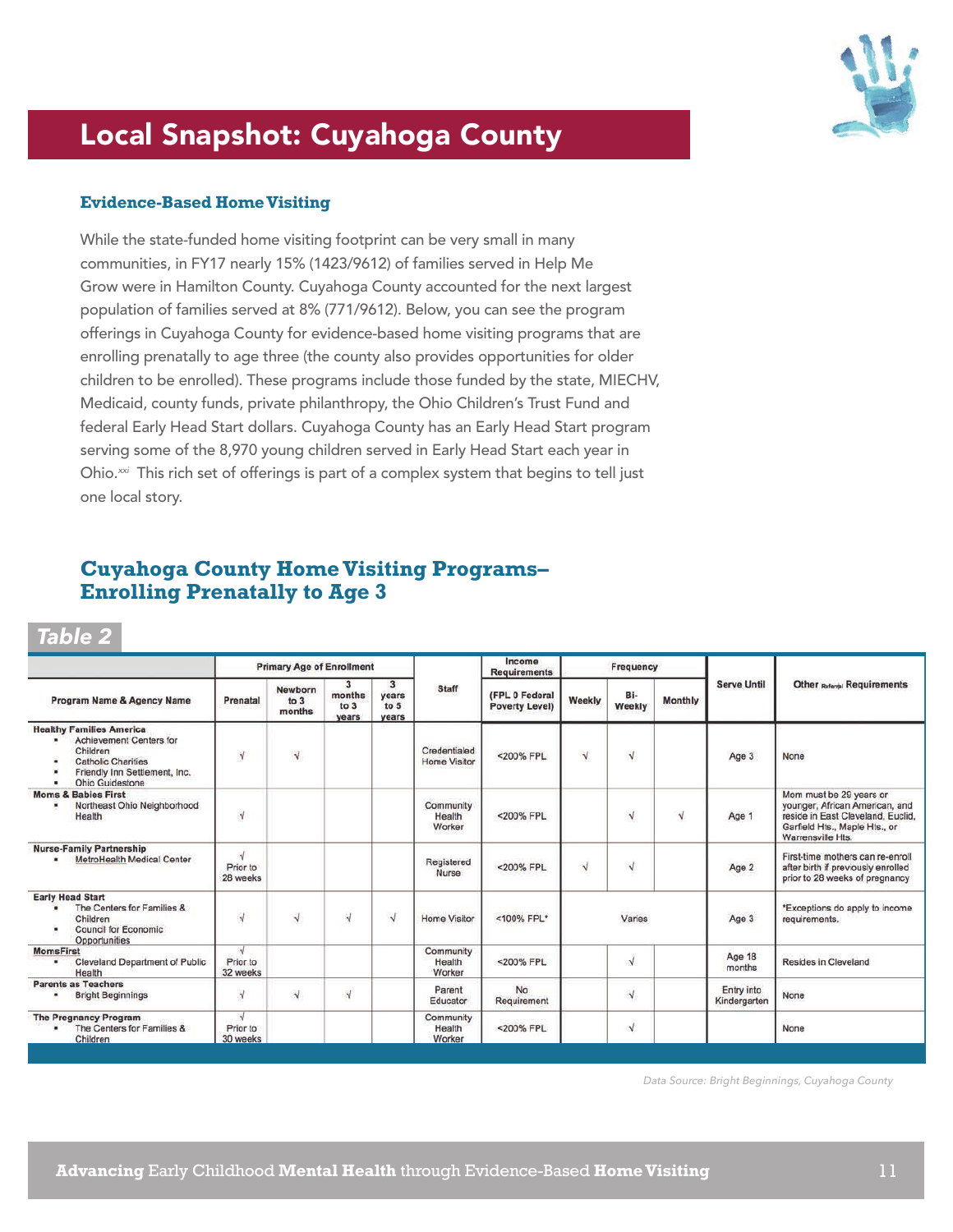

# Leadership for Evidence-Based Home Visiting

Governor Mike DeWine committed to expanding evidence-based home visiting services to help three times as many Ohio families as have previously been served during his campaign for Governor as part of his [Opportunity for Every Ohio Kid](https://www.mikedewine.com/kids/) plan. On his first full day in office, DeWine created and convened the Governor's Advisory Council on Home Visitation and tasked them with developing recommendations for reaching that goal. The advisory committee subsequently reported their findings by March 1, 2019 to inform the state budget process.

#### **The Council's recommendations include:**

- Make race and ethnicity foundational elements of the state's infant mortality efforts.
- Expand and streamline eligibility requirements so more at-risk families can be served.
- Create a central point of intake for all home visiting programs.
- Create a central data warehouse for all home visiting programs.
- Promote collaboration among healthcare payers, children's hospitals, birthing hospitals, and other community-based providers.
- Leverage the Medicaid program to reimburse for eligible services in a more cost-effective manner.
- Align Department of Medicaid infant mortality reduction funds to complement the *Help Me Grow* program.
- Increase the frequency of the Ohio Department of Health incentive payments. *xxii*

In order to begin implementing these recommendations, Governor DeWine asked that the legislature double funding of Ohio's home visiting programs, investing an additional \$50 million over the biennium into evidence-based home visiting programs in his executive budget, bringing the total state funding for home visiting to \$90 million over two years. After the budget negotiations were complete, the state invested an additional \$30 million in state GRF in the Help Me Grow program bringing the total biennial investment to \$70 million, up from \$40 million in the previous biennium.<sup>xxiii</sup> Additionally, the Ohio Department of Medicaid invested \$47.1 million (\$14.1 million state GRF) in home visiting services as part of a package of investments and policies to support improved health for moms and babies.

With these incredible new investments and utilizing the recommendations of the Advisory Council as a playbook for action, the state team and home visiting stakeholders from across the state will have to work aggressively toward successful implementation of these new dollars to make progress on the Governor's goal of tripling families served by evidence-based home visiting. This is no small task given the state's complex home visiting system. Again, looking at a local snapshot in Cuyahoga County of how implementing the recommendations may look, will allow for a deeper appreciation for the opportunities that the recommendations provide.

Home visiting stakeholders across Ohio need to work aggressively within a complex system to meet the Governor's goal of tripling families served by evidence-based home visiting.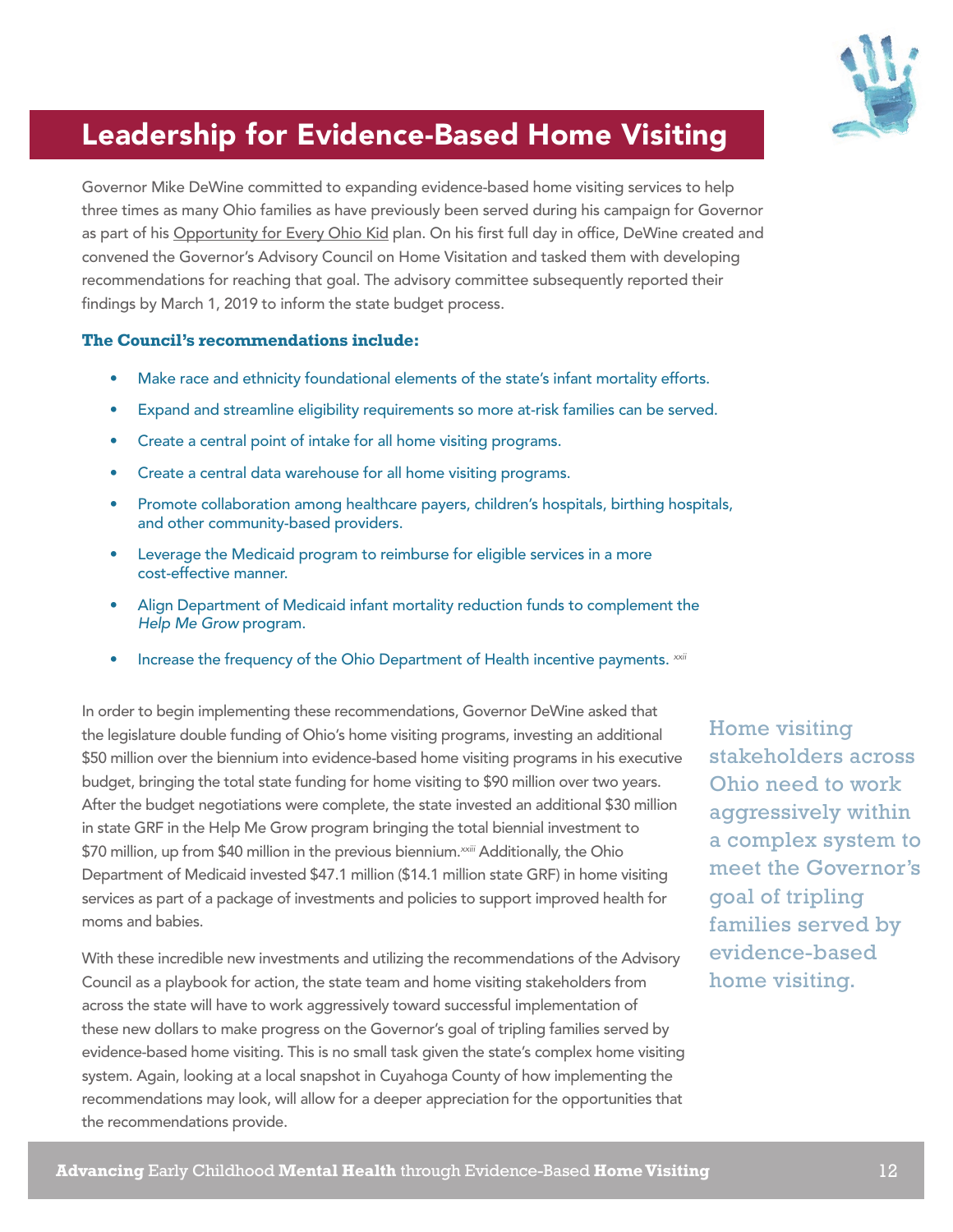# **A CLOSER LOOK**

## 4 Recommendations through a Local Lens

### **1. Make race & ethnicity foundational elements of Ohio's infant mortality efforts:**

• "While statewide infant-mortality reduction efforts have resulted in fewer babies dying before their first birthday, black babies continue to die at nearly three times the rate of their white peers. Accordingly, race, ethnicity, and a strong focus on racial disparities must be central to the state's ongoing infant-mortality reduction efforts. The state should regularly report on the disparity and impact that social determinants, such as housing, can have on infant mortality. All state agencies that invest in home visiting—including the Ohio Department of Health, the Ohio Department of Medicaid, and the Commission on Minority Health— should use the reports to reevaluate their infant mortality strategy and investments." *xxv ~ Governor's Council on Home Visitation*

This recommendation encourages all state agencies that invest in home visiting to make program and policy choices in consideration of racial disparities and the social determinants of health. While there are many positive outcomes as a result of participation in evidence-based home visiting, its impact on infant mortality is one that Ohio needs to continue to leverage as the state benchmarks progress and outcomes in the home visiting system. As demonstrated on page 8 of this report, while Ohio is serving many women and families of color, the state must continue to target its marketing and enrollment efforts to reach the most high-risk women and pregnancies, which are disproportionately women of color.

In 2018, Ohio ranked 41st in the nation for infant mortality. *xxvi* In 2017, the black infant mortality rate was 15.6 per 1,000 live births, nearly three times the white rate of 5.3 per 1,000 live births. While there is national evidence to affirm the connections between home visiting participation and decreased infant mortality, Ohio specific data also exists to inform this fact. When comparing the risk of infant death among participants in Cincinnati's Every Child Succeeds program, infants whose families did not receive home visiting were 2.5 times more likely to die in infancy compared with infants whose families received home visiting. Black infants were just as likely to benefit from home visiting as were non-black infants, which means this intervention closed the racial gap in outcomes for families who received the service. The program's infant mortality rate, with no racial disparity, is currently 4.7 for every 1,000 births, far below the state rate of 7.2 per 1,000 births. *xxix*

The infant mortality rate in Cuyahoga County is one of the worst in the nation. Of the 13,871 babies born in the county in 2018, 118 didn't make it to their first birthday. *xxx* 67% percent of these babies were African American from all socioeconomic levels. *xxxi* Given the impact of infant mortality on the community, their rich network of home visiting programs is a true asset to the community and some programs are specifically focused on reducing the racial disparity in infant mortality among black babies.



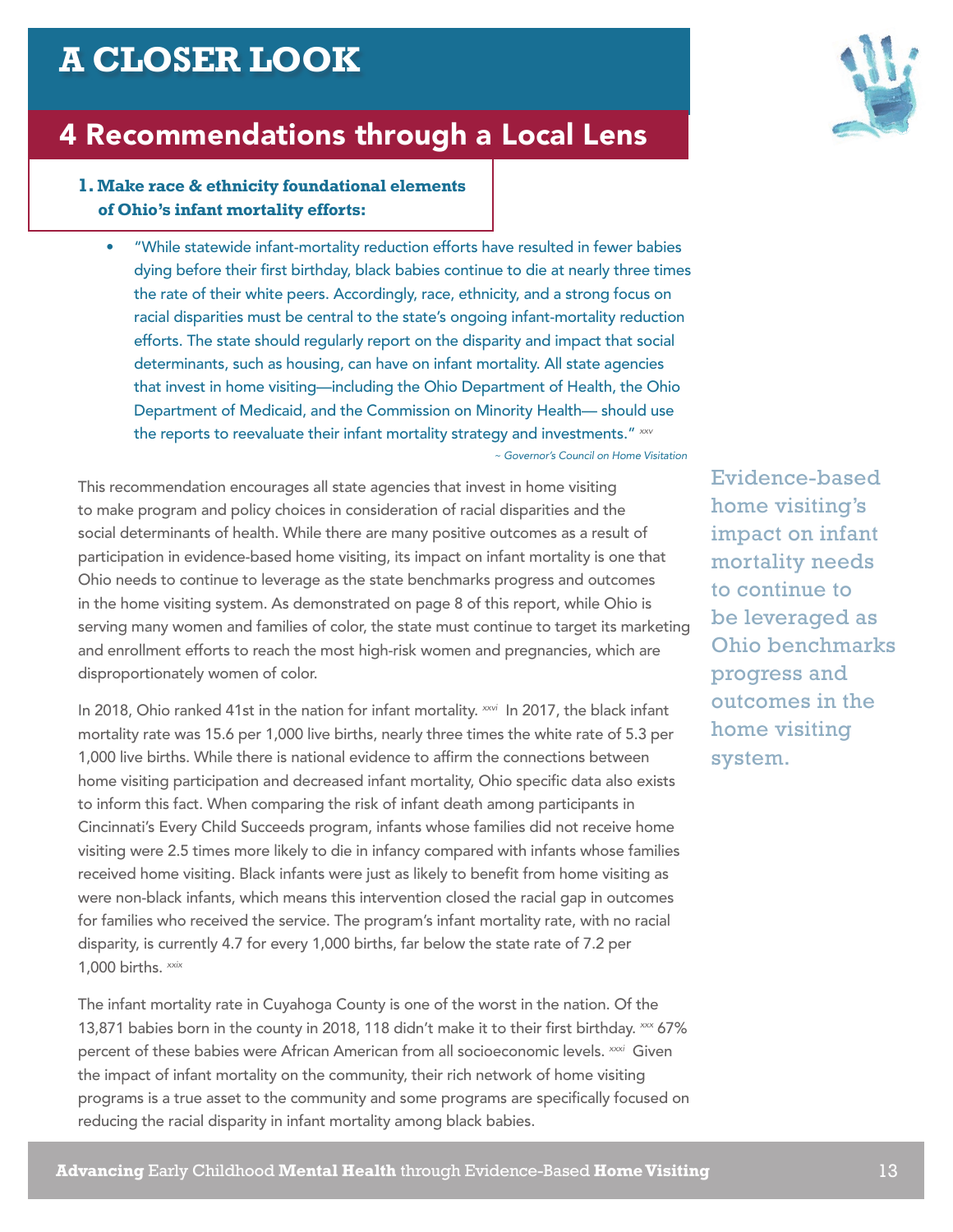

Ohio Moms and Babies First, one of Cleveland's home visiting programs, works to improve birth outcomes and decrease infant mortality rates with a focus on high-risk pregnant, African American teens and women in two target communities. *xxxii* This service is provided by the Northeast Ohio Neighborhood Health Services, Inc which also houses complimentary special programs including the Comprehensive Prenatal Care Program (CPCP), Centering Pregnancy Initiative and Moms First which provides perinatal services to high-risk Cleveland pregnant women who are incarcerated, homeless and living in shelters and transitional housing up to the baby's second birthday. *xxxiii*

Cleveland is also fortunate to have a collaborative response to the infant mortality epidemic lead by First Year Cleveland. This approach integrates a broad and diverse set of community partners both inside and outside city and county government to implement a multitude of strategies and programs with racial equity at the center of their work alongside a clear understanding of the social determinants of infant mortality. Evidence-based home visiting continues to be a strong part of the solution but is complimented by an array of services and supports that recognize the needs of at-risk families and get to root causes of infant mortality.

Cleveland is also home to a growing community-based doula program that, at its core, is promoting holistic birth equity to change birth outcomes for African American babies and moms. Birthing Beautiful Communities (BBC) "provides social support to pregnant women at highest risk for infant mortality during the perinatal period. It holistically supports pregnant women to deliver full-term healthy babies and achieve equitable birth outcomes. Its free neighborhood-based services include childbirth and parenting education with workshops and classes on breastfeeding, stress relief, bonding with baby, co-parenting and healthy eating. It also offers perinatal support training to provide support for labor, delivery and postpartum health including depression, and family, life and personal goal planning."*xxxiv* Since its founding, BBC has trained 26 perinatal support specialists and served over 500 women in total since 2014. Of those who completed all required Sisters Offering Support (SOS) Circle interventions, 92% had full term pregnancies last year, and an overall 99.8% infant survival rate.<sup>*xxxiv*</sup>

While it is a sound strategy for home visiting programs and other complimentary services to specifically target black women only, it is also possible to narrow and even eliminate racial disparities by executing existing evidence-based home visiting models to fidelity. Every Child Succeeds, a program without a racial disparity in birth outcomes, is implementing the Healthy Families America model and does not limit or target eligibility for the program beyond the state's definition. Regardless of the model implemented, it is the ability to deliver the model *to fidelity* that is paramount in driving outcomes. This requires rigorous data collection and timely evaluation so that programs can course-correct where necessary when the outcomes they desire are not achieved. The state can play an integral role in supporting model fidelity and holding evidence-based home visiting and other complimentary programs accountable to a set of priority outcomes including infant mortality.

Regardless of the home visiting model, it is the ability to deliver the model to fidelity that is paramount in driving outcomes.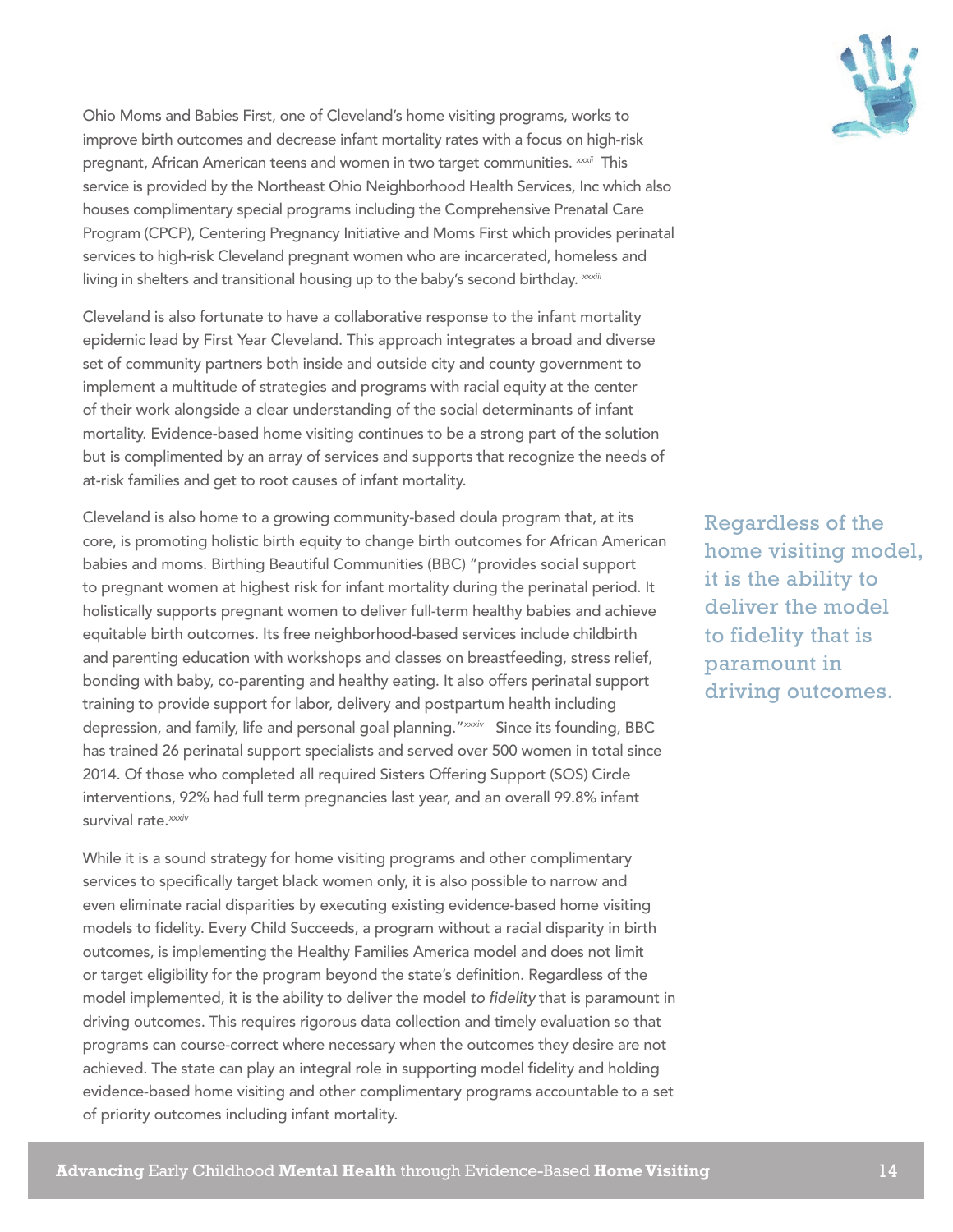

Additionally, concepts drawn from precision home visiting may allow the state to prioritize outcomes. "Precision home visiting is home visiting that differentiates what works, for whom, and in what contexts to achieve specific outcomes. It focuses on the components of home visiting services rather than on complex models of home visiting that are administered uniformly."*xxxv* Successful program implementors in the state already recognize the need to work within a program model to customize the intervention for high-risk families to achieve desired outcomes.

#### **2. Create a central point of intake for all home visiting programs**

• "A coordinated state system of home visiting requires a single point of entry for all programs. All home visiting providers—including evidence-based, evidence informed, and promising programs funded by the Ohio Department of Health, the Ohio Department of Medicaid, the Ohio Children's Trust Fund, and the Commission on Minority Health—should use the state's central intake system as their primary referral source. The system will connect families to all state-funded models of home visiting, based on eligibility, medical and social risk, and family choice. The system should minimize the of duplication of services. State agencies should work together to share data and ensure home visiting services are provided across systems." *xxxvi ~ Governor's Council on Home Visitation*

The state of Ohio smartly invested in the Help Me Grow central intake and referral system which serves as a single point of entry for access and referral for all home visiting programs and Part C Early Intervention services across the state. On August 1, 2017, central intake transitioned from 83 entities serving 88 counties in various approaches and procedures to a single agency serving all 88 counties. Referrals are made through regional intake contacts who refer women to services available to them in their county.

A statewide system offers the early childhood community a significant opportunity to enhance care by:

- Providing a single point of entry, can promote maximum access and utilization of available family support programs services for each community;
- Assuring that families will be linked to the most appropriate services available based on needs;
- Allowing for uniformity across available programs, a uniform screening process and a uniform mechanism for referral follow-up;
- Promoting collaboration amongst early childhood programs at the state and local levels (shared data, referral across programs/populations);
- Eliminating potential for duplication of services by creating a single point of entry for families.

A coordinated state system of home visiting requires a single point of entry for all programs.

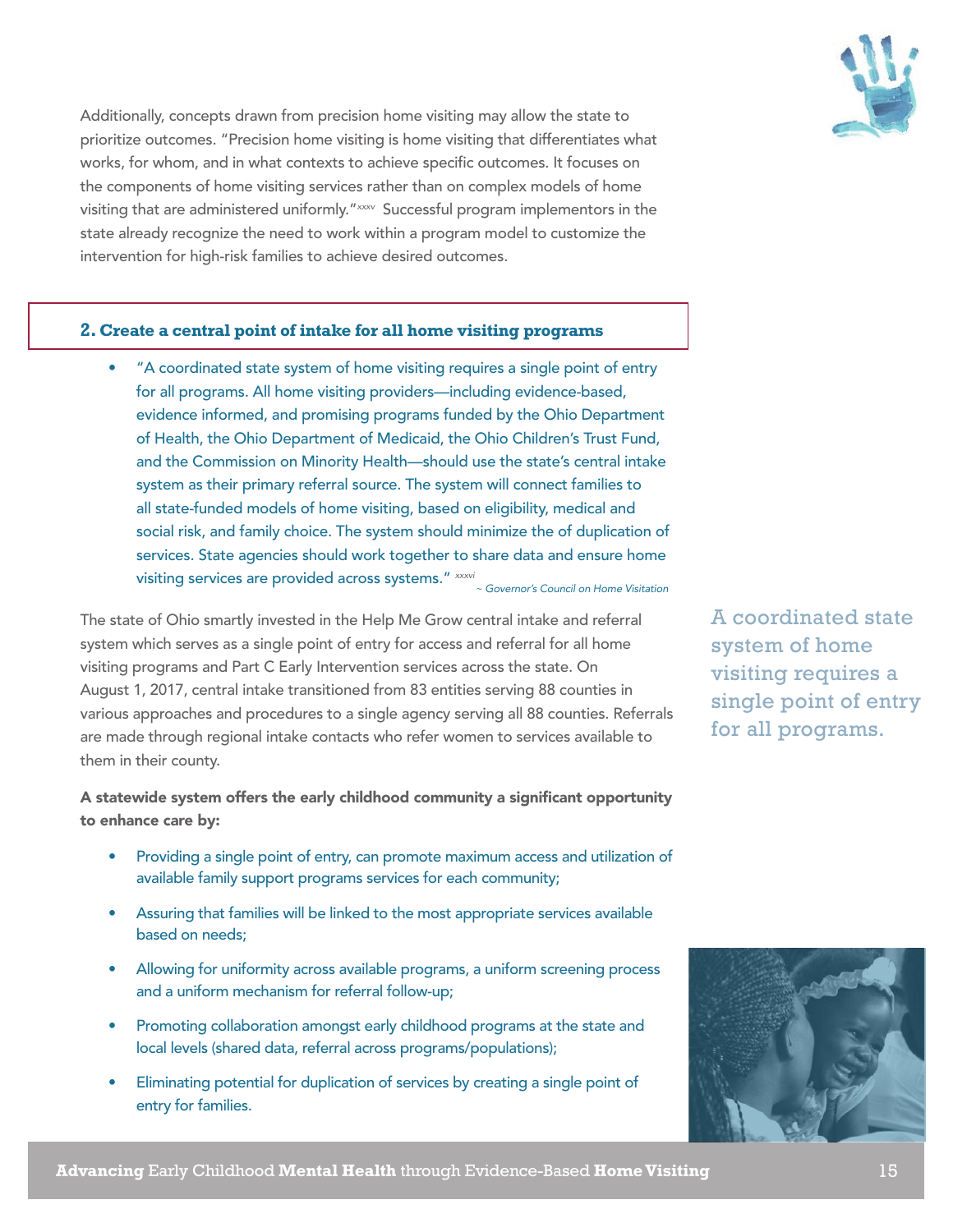

Every county including Cuyahoga has historical context around how local programs serving pregnant women and babies have developed, evolved and been integrated into the early childhood system. The unique footprint of each local community has challenged central intake to map out referrals on a county basis to reflect the priorities of the program and the needs and offerings of each community.

When a referral is made in Cuyahoga County, central intake assesses both eligibility and program capacity first for Nurse-Family Partnership, Health Families America and the Moms and Babies First program. Central intake also ensures the woman isn't already enrolled in a program to prevent duplication of services. If the woman is not eligible or there is no program availability, she is referred to another home visiting program such as Early Head Start. These programs may participate in central intake, even though they are not state-funded, through a memorandum of understanding or a "business associate agreement." In other situations, referrals are made through a warm transfer via phone call directly to the program.

In addition to making referrals to home visiting programs, central intake will also inform women of other complimentary services they may be eligible for that are not a duplication of services including Centering Pregnancy and Birthing Beautiful Communities (BBC) in Cuyahoga County. Resources are also provided to the woman about additional support through the United Way 2-1-1 such as food, clothing, diapers, housing, utilities, mental health services, addiction services and more. The intake staff works with the woman and her family to make the best linkage possible and ultimately client choice prevails among eligible and available options.

Cuyahoga County's experience and robust program offerings have informed central intake, because Bright Beginnings is both the regional contact and the state service provider for central intake. They have worked with these complimentary services or programs to integrate them into the system alongside evidence-based home visiting and understand the commonalities and differences between programs in their purpose, who they serve, and how they work together.

Cuyahoga County is working to integrate the local Pathways Community HUB into the central intake process which, is now required by statute for all HUBs since the state biennial budget for FY20-21 was passed this year (HB 166). The purpose of the Pathways Community HUB is to provide an evidence-based, organized, pay-foroutcomes-focused, network of community-based organizations that hire and train community health workers to reach out to those at greatest risk, identify their risk factors and assure that they connect to medical, social, and behavioral health services to reduce their risk. While the HUB is a complimentary care coordination service to home visiting programs and other perinatal supports, it should also serve as a critical referral source for home visiting services.

Every county has historical context around how local programs serving pregnant women and babies have developed, evolved and been integrated into the early childhood system.

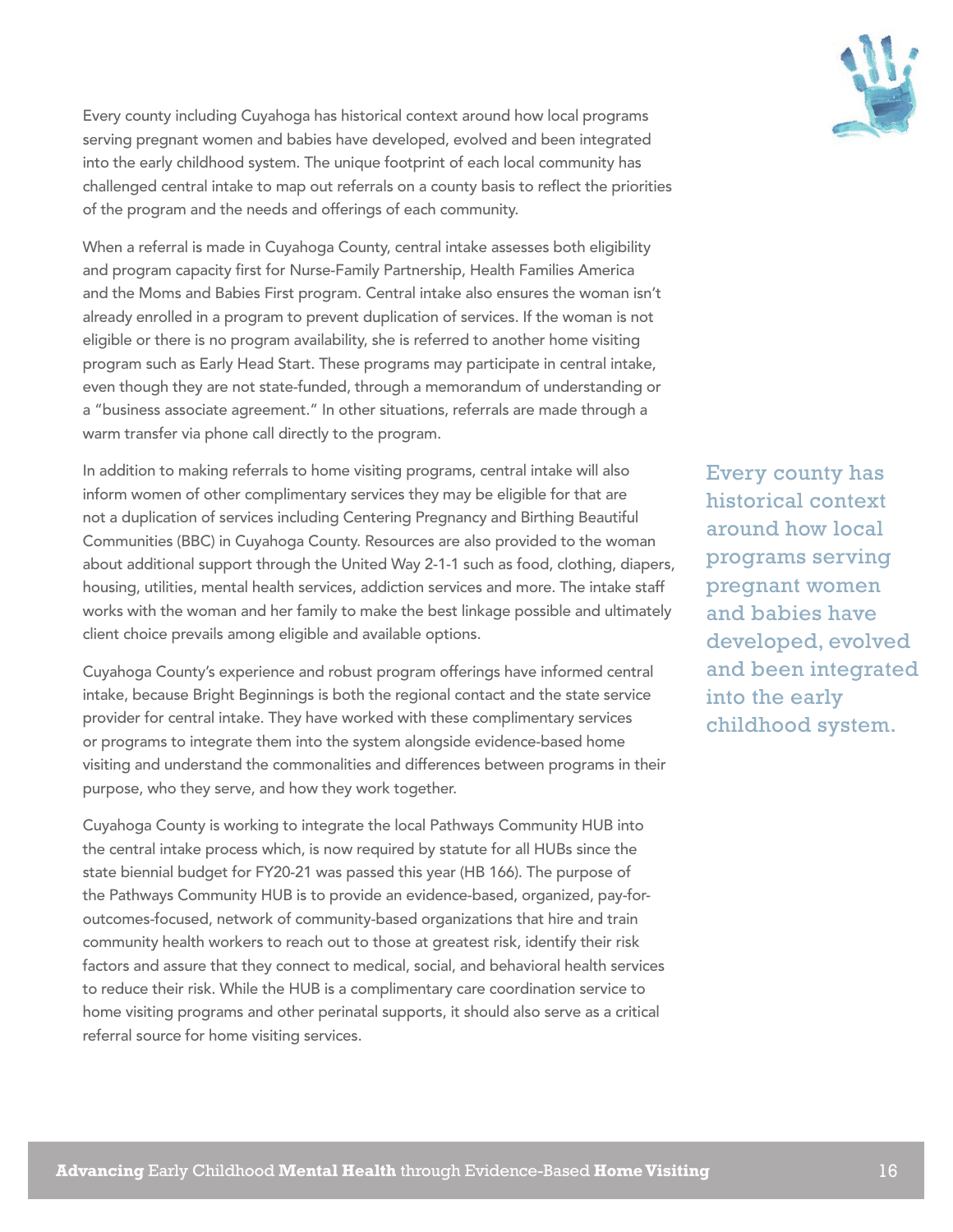Through the central intake process, counties have also had to map out all referral sources. In Cuyahoga County, the following are the various referral sources for evidence-based home visiting programs:

- Parents and Caregivers
- County Department of Children and Family Services through their Help Me Grow Liaison who educates caseworkers and coordinates referrals.
- University Hospital Rainbow Babies & Children through their child find specialist who educates hospital employees about services and coordinates referrals.
- Neighborhood Leadership Institute through Neighborhood Navigators who do outreach to pregnant women in communities.
- Cuyahoga County Board of Health through their Newborn Home Visit Nurses that conduct one home visit to parents with a newborn and submit referrals. *xxxix*
- State agreements and resources including the Ohio Department of Health, Ohio Department of Developmental Disabilities, Ohio Connections for Children with Special Needs and Birth Defects, Ohio Infant Hearing Program, Medicaid and Bold Beginnings.
- Help Me Grow provider agencies that conduct presentations and outreach as-needed while providing services (Early Intervention, Nurse-Family Partnership, Healthy Families America, Moms & Babies First)
- Partner home visiting providers (Moms First, The Centers Pregnancy Program, Parents as Teachers) and collaborative partners such as Early Head Start and Supporting Partnerships to Assure Ready Kids (SPARK).
- Other community referrals including schools, agencies, WIC, child care and physicians.

The communications and outreach to referral sources is a critical role that central intake plays in each community in addition to processing the referrals. Managing these networks is the gateway to the women and babies who need access to these services the most. The state can build upon these relationships and the role of central intake to meet the state's goal of serving more families and having a bigger footprint in communities.

While the HUB is a complimentary care coordination service to home visiting programs and other perinatal supports, it should also serve as a critical referral source for home visiting services.

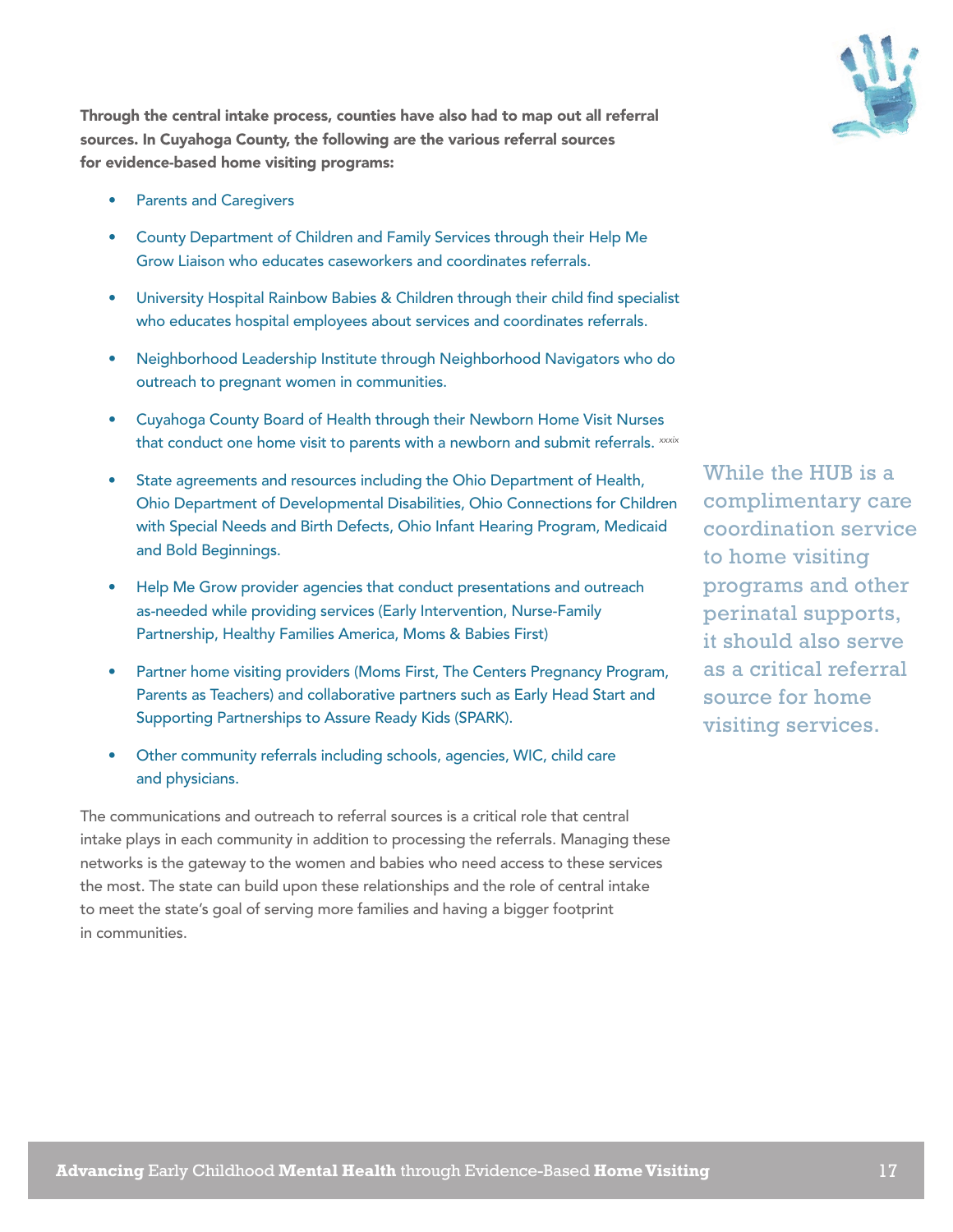

#### **3. Create a central data warehouse for all home visiting programs.**

• "All home visiting providers—including evidence-based, evidence-informed, and promising programs funded by the Ohio Department of Health, the Ohio Department of Medicaid, the Ohio Children's Trust Fund, and the Commission on Minority Health—should use the state's home visiting data warehouse, Ohio Comprehensive Home Visiting Integrated Data System (OCHIDS). The director of Children's Initiatives should work with the Ohio Department of Health and other appropriate state agencies to ensure data is interoperable with existing data management systems and that data is accessible and able to be extracted by providers and relevant state agencies." *xi*

*~ Governor's Council on Home Visitation*

There is an urgent need for data to be readily available to improve program and family level outcomes and ensure local programs are meeting desired outcomes set by the state. Quantitative and qualitative data is a key component of evaluating model fidelity. Data also identifies areas where there is need for system infrastructure to support programs in local communities. Additionally, data is required to maintain and grow the home visiting system. It allows the state to account for the return on investment of public dollars, providing an invaluable tool to advocates and stakeholders to continue to bolster the case for increased investments in home visiting.

The state has been steadily building upon the OCHIDS system and the field continues to affirm the potential that exists within this system to function in ways that benefit many stakeholders. The Advisory Council's recommendation reinforces this belief by encouraging continued growth of the system to accommodate the full range of child-serving systems that are providing evidence-based home visiting and complementary services. Providing a common place for data from all these programs is a critical feedback loop for outcomes at all levels of the home visiting system and provides an opportunity for transparency as the state evaluates performance on priority outcomes.

While the OCHIDS system holds incredible potential, it will require time and steady investment before the infrastructure is built to fully function for all home visiting stakeholders and meet the aspirations of the Council's recommendation. In the meantime, the state should consider what core set of metrics they would prioritize to which all programs, regardless of model type or funding source, can hold themselves accountable. In a scan of Cuyahoga County home visiting programs, including those currently reporting to OCHIDS and those that are not, we find instructive learnings on the way programs are required to and/or choose to report outcomes. Tracked outcomes are dependent on reporting requirements of various funding streams, applicable measures specific to the program model, and the discretion of individual program evaluators based on priorities set by the programs, their funders and their communities.

All home visiting providers should use the state's home visiting data warehouse, OCHIDS.

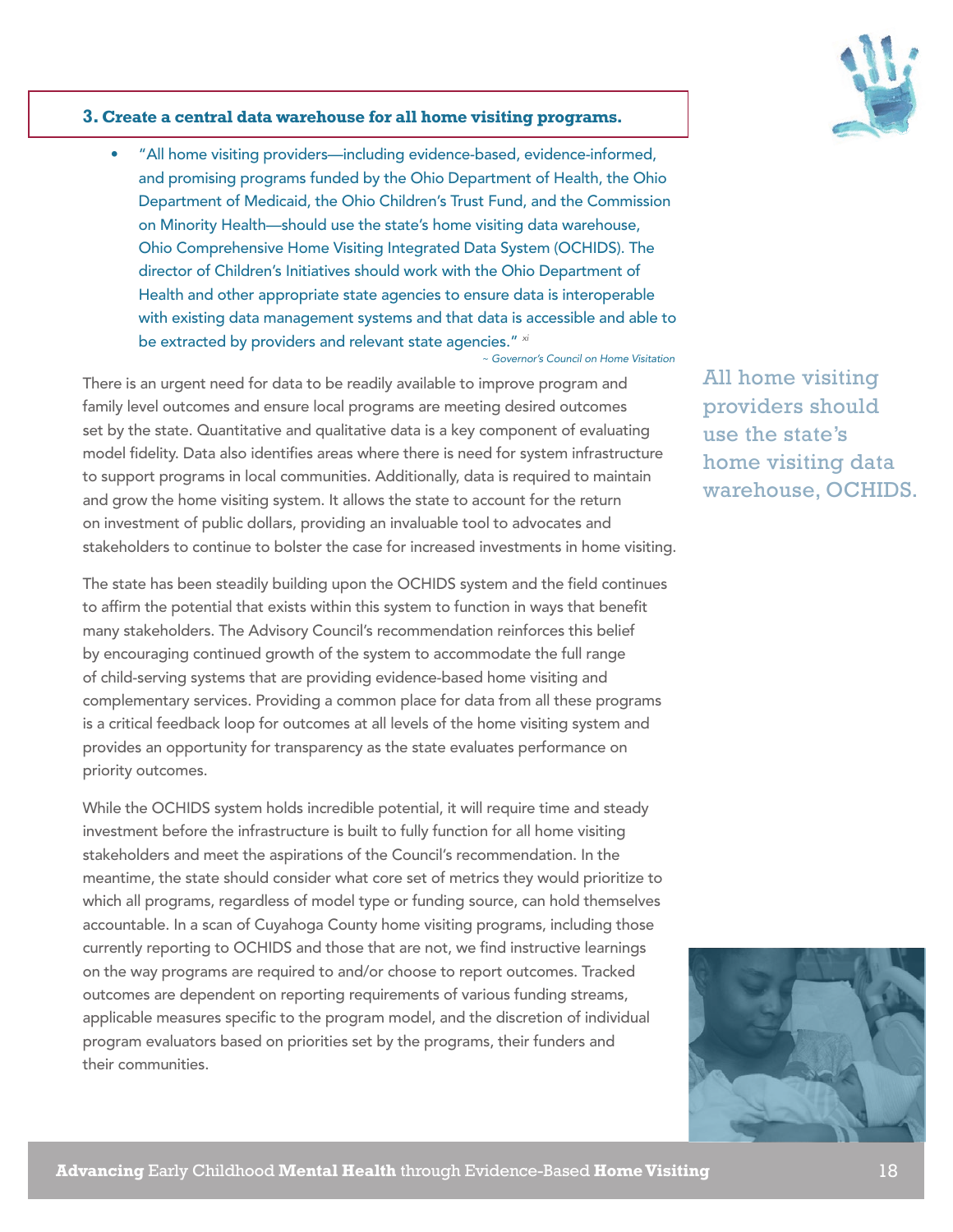

State contracted providers must report on twenty-two outcome metrics and are instructed how to report them in detail with definitions of each metric: *xli*

- 1. Preterm Birth
- 2. Low Birth Weight
- 3. Breastfeeding
- 4. Depression Screening
- 5. Completed Depression Referrals
- 6. Well-Child Visit
- 7. Postpartum Care
- 8. Substance Abuse/Tobacco Use
- 9. Substance Abuse/Tobacco Referral
- 10. Safe Sleep
- 11. Child Injury
- 12. Child Maltreatment
- 13. Parent-Child Interaction
- 14. Early Language & Literacy Activities
- 15. Developmental Screening
- 16. Completed Developmental Referrals
- 17. Behavioral Concerns
- 18. Intimate Partner Violence Screening
- 19. Intimate Partner Violence Referrals
- 20. Primary Caregiver Education
- 21. Continuity of Insurance Coverage
- 22. Inter-Pregnancy Interval

When you consider the additional programs not receiving state funding in Cuyahoga County that are enrolling from prenatal to three, there are less than ten overlapping metrics that are being tracked and reported for each compared to the state required metrics. Metrics tracked by home visiting programs serving preschool age children and other complimentary services vary substantially from state required metrics because all of their program outcomes are not shared. Even when the reported outcomes are shared, they may be defined differently. Additionally, newer programs and complimentary services may not have undergone an evaluative process to allow them to yet define and set metrics.

To identify a path forward, there first must be a recognition that not all programs are created equal—at-risk families and young children benefit from a robust offering of services with varied outcome metrics because they have varied needs. From a state systems measurement perspective, however, these realities present several challenges to identifying a core set of metrics for which all programs, not just current state funded Help Me Grow providers, could uniformly report into OCHIDS. It requires some thoughtful inquiry and engagement with local programs to understand for which metrics that is possible and instruction on the definition of those metrics. It also requires the state to review the existing metrics and consider whether they should be prioritizing any additional metrics. For example, tracking and reporting infant mortality rates among the population the program serves are not currently required by the state. If progress on this outcome is a shared priority, then it should be added to the reported metrics and considered as a core metric for varying programs to report on where birth outcomes are part of their model.

As the state builds out the OCHIDS system, it should also consider how to take an incremental approach to integrating it with other early childhood data systems, so it can track the utilization of families and young children and their progress and outcomes across the continuum of supports and services offered by the state. Home visiting is a powerful intervention, but it exists in a much larger early childhood landscape.

The state should consider how to take an incremental approach in integrating OCHIDS with other early childhood data systems—so we can track progress and outcomes across the continuum of supports and services offered by the state.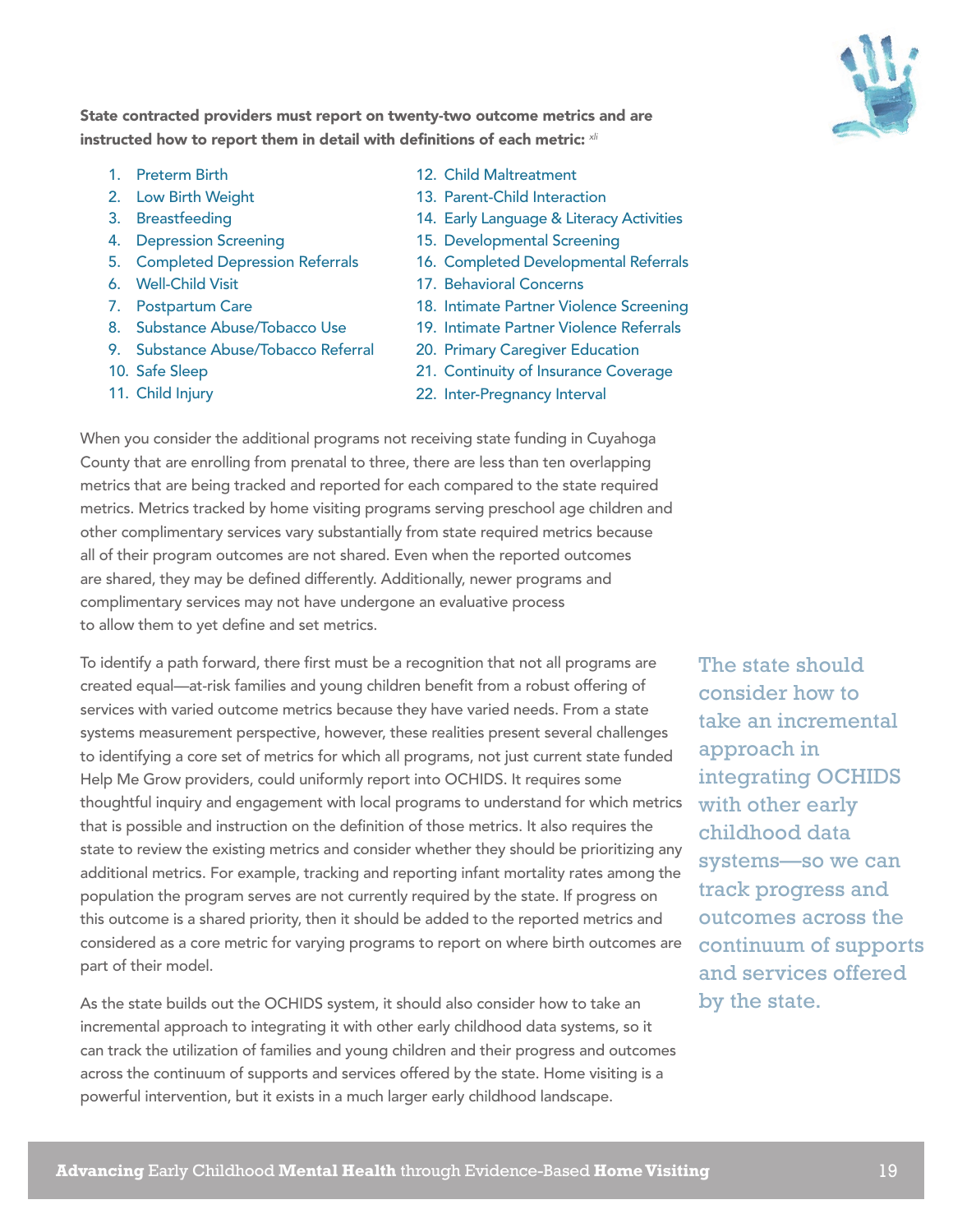

**4. Leverage the Medicaid program to reimburse for eligible services in a more cost-effective manner.** 

• "The Ohio Department of Medicaid, in collaboration with the Ohio Department of Health, should investigate all options for using Medicaid funding to support home visiting services. The Ohio Department of Medicaid should develop its strategy and implement it within a reasonable amount of time." *xlii ~ Governor's Council on Home Visitation*

With its substantial federal match, ability to reach the most high-risk families, and health benefit alignment, Medicaid provides a powerful tool for scaling up home visiting and sustaining the new state investment over time. In some instances, the Medicaid program is already funding home visiting through managed care grant funds. Deepening that relationship and strategically financing home visiting through Medicaid will allow state funds to go farther in reaching more families. With half of all Ohio births financed by Medicaid already, the program also has unique access to vulnerable populations of women who could benefit from home visiting.

In operationalizing the Council's recommendation, the state should ensure:

- 1. Any new benefit that is developed to leverage evidence-based home visiting should be incorporated into new managed care contracts being negotiated through the procurement process.
- 2. Evidence-based models are supported by strategic financing. This will require a review of rate structures so that they sufficiently reflect the cost of building and sustaining programs given the growth goal.
- 3. Evidence-based models are delivered to fidelity and have strong accountability to outcomes.
- 4. Evidence-based home visiting is available to and prioritized for the most at-risk Medicaid populations.

Medicaid has been used to finance home visiting services for mothers, infants and young children for over twenty years.*xliii* In addition to being a lever for building capacity, home visiting goals are aligned with the goals of the Medicaid program as it concerns pregnancy, infancy, and early childhood and with the function of the pediatric medical home.*xliv* "Through referrals, health education, and other direct interventions, home visiting services that achieve their goals can help to achieve the triple aim of improving the experience of health care (including quality and satisfaction), improving population health, and reducing per-capita health care costs."*xlv*

**Strategically** financing home visiting through Medicaid will allow state funds to go farther in reaching more families.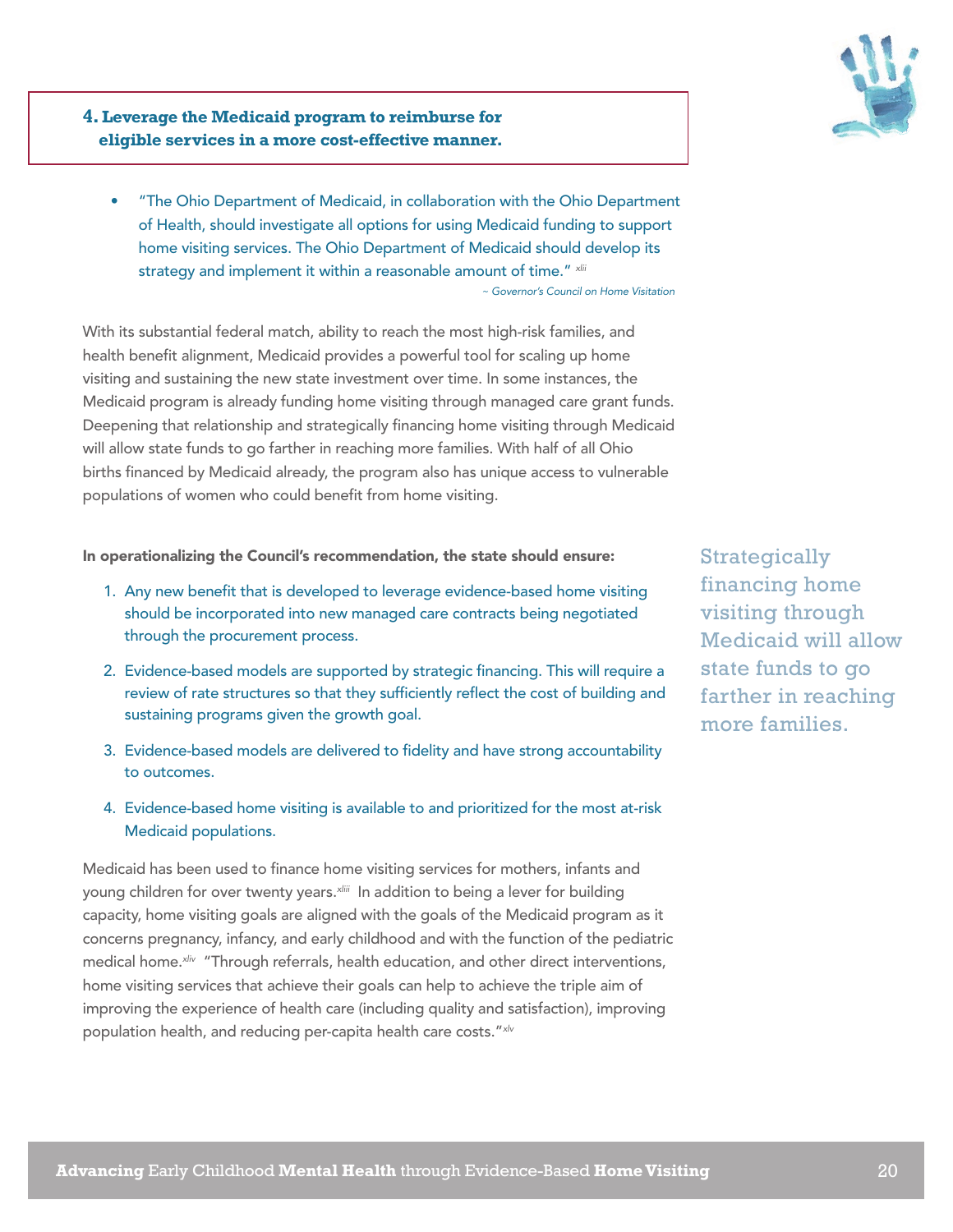

Among the 18 home visiting models that meet federal criteria for evidence-based home visiting, the table below is a summary of the primary and secondary favorable effects on maternal and child health outcome domains:

### *Table 3*

| <b>Model Name</b>                                                                    | <b>Maternal Health</b><br>Primary | <b>Maternal Health</b><br>Secondary | <b>Child Health</b><br>Primary | <b>Child Health</b><br>Secondary |
|--------------------------------------------------------------------------------------|-----------------------------------|-------------------------------------|--------------------------------|----------------------------------|
| Attachment and<br>Biobehavioral<br>Catch-up (ABC)                                    | Not measured                      | Not measured                        | Yes                            |                                  |
| <b>ChildFirst</b>                                                                    | Yes                               | Yes                                 | Not measured                   | Not measured                     |
| <b>Head Start Home-Based</b><br>Option (EHS-HBO)                                     | <b>No</b>                         |                                     | <b>No</b>                      |                                  |
| Early Intervention<br><b>Program for Adolescent</b><br><b>Mothers</b>                | <b>No</b>                         |                                     | Yes                            |                                  |
| Early Start (New Zealand)                                                            | <b>No</b>                         |                                     | Yes                            | Yes                              |
| Family Check-Up                                                                      |                                   | Yes                                 | Not measured                   | Not measured                     |
| <b>Family Connects</b>                                                               |                                   | Yes                                 | Yes                            | Yes                              |
| <b>Family Spirit</b>                                                                 | Yes                               | Yes                                 | Not measured                   | Not measured                     |
| <b>Health Access</b><br><b>Nurturing Development</b><br>Services (HANDS)             | Yes                               |                                     | Yes                            |                                  |
| <b>Healthy Beginnings</b>                                                            |                                   | Yes                                 | Yes                            | Yes                              |
| <b>Healthy Families America</b>                                                      |                                   | <b>Yes</b>                          | <b>Yes</b>                     | <b>Yes</b>                       |
| Home Instruction for<br><b>Parents of Preschool</b><br>Youngsters (HIPPY)            | Not measured                      | Not measured                        | Not measured                   | Not measured                     |
| <b>Maternal Early Childhood</b><br><b>Sustained Home Visiting</b><br>Program (MECSH) |                                   | Yes                                 |                                | Yes                              |
| Minding the Baby                                                                     | Yes                               |                                     | Yes                            |                                  |
| <b>Nurse-Family Partnership</b><br>(NFP)                                             | <b>Yes</b>                        | Yes                                 | Yes                            | <b>Yes</b>                       |
| Parents as Teachers (PAT)                                                            | <b>No</b>                         |                                     | <b>No</b>                      |                                  |
| Play and Learning<br>Strategies (PALS) Infant                                        | Not measured                      | Not measured                        | Not measured                   | Not measured                     |
| <b>SafeCare Augmented</b>                                                            | Not measured                      | Not measured                        | Not measured                   | Not measured                     |

*Note: Highlighted models are those that are utilized with state and federal funding in Ohio. Ohio also implements Early Head Start through federal funds alone.* 

*Source: Prepared for The Ounce Home Visiting Summit by Johnson Group based on: Sama-Miller, E., Akers, L. Mraz-Esposito, A. et al. Home Visiting Evidence of Effectiveness Review: Executive Summary. Office of Planning, Research and Evaluation, Administration for Children and Families, U.S. Department of Health and Human Services. 2018. Adapted from Table 3. Favorable impacts on primary and secondary measures for home visiting effectiveness, by outcome domain*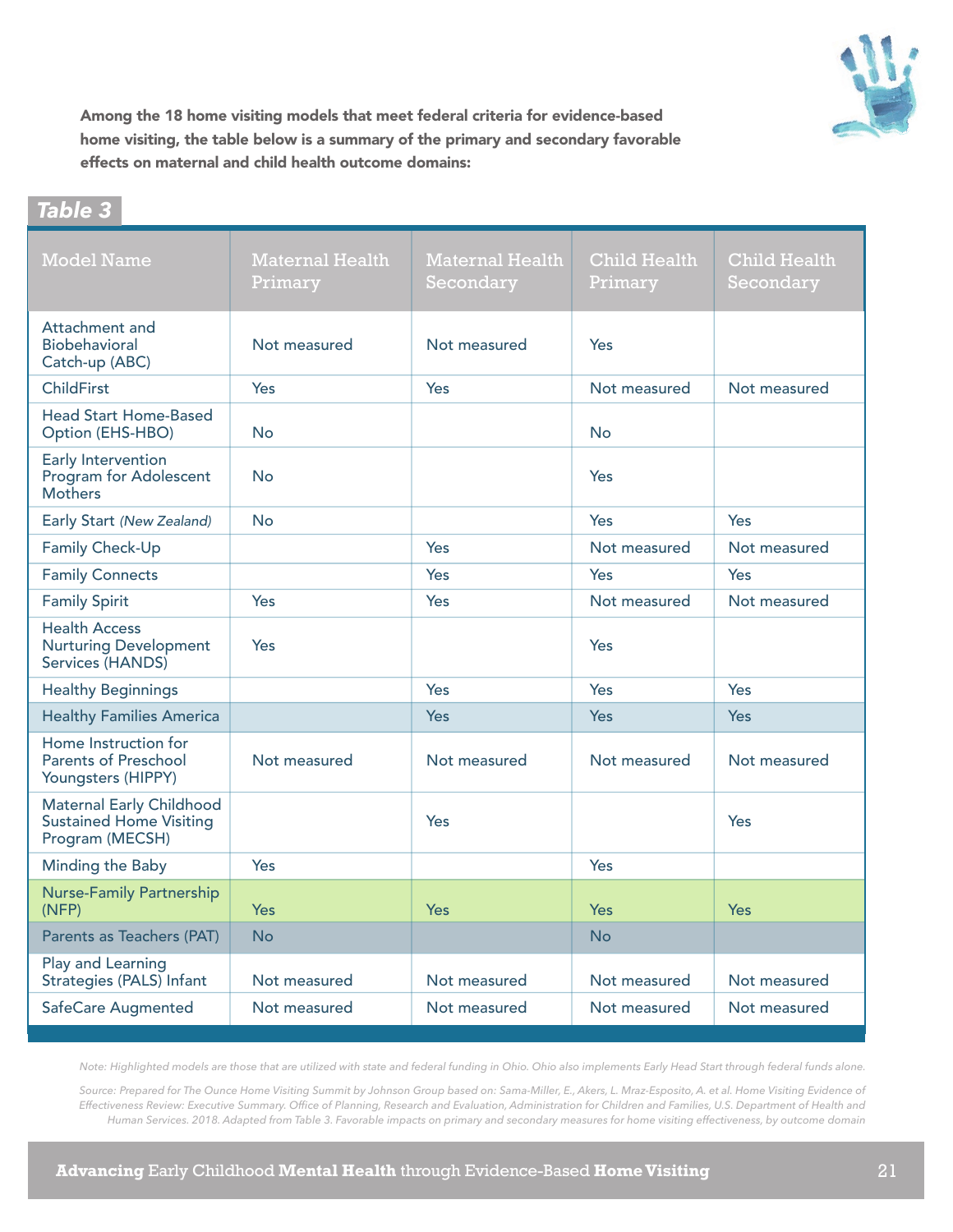

In review of the chart above, some models give greater emphasis to improving maternal, infant, and early childhood health both in short- and long-term outcomes. Of the three state-funded, evidence-based home visiting programs in Ohio (Health Families America, Nurse-Family Partnership and Parents as Teachers), both Healthy Families America, where we serve most families, and Nurse-Family Partnership emphasize these health outcomes. Accordingly, these programs and Medicaid share desired outcomes including improved birth outcomes, utilization of prenatal and postpartum care, well-child visits, immunizations, developmental screenings and more. While Medicaid's focus may be on these models, Medicaid financing could free up additional state funding in the Department of Health to grow capacity in Early Head Start and Parents as Teachers models across the state.

It comes as no surprise with alignment of outcomes in models, that there is also alignment among select measures for monitoring child health (prenatal to five years of age) across the following: core set of child health measures for Medicaid and CHIP; Health care Effectiveness Data and Information Set (HEDIS); Title V Maternal Child Health Grant National Measures and; Maternal, Infant, and Early Childhood Home Visiting (MIECHV).*xlvi*

Medicaid, through managed care procurement, can also help to define roles between home visitors and community health workers. As the state held discussions on expanding home visiting, there was a failure to recognize the differences between evidence-based home visitors (currently operating under three state-funded models in Ohio including Health Families America, Nurse-Family Partnership and Parents as Teachers) and other complimentary interventions utilizing community health workers, including how they should work together for optimal efficiency and effectiveness. Both provide needed—but distinct—services.

Community health workers operate in a pay-for-performance care coordination model that identifies and addresses the comprehensive array of interrelated risk factors experienced by targeted populations in a geographic area. Community health workers come from the communities they work in and have a set of core competencies targeted at removing the barriers that prevent mothers from accessing care. While these services are offered in a home setting, they are not offered in the same structure, model and intensity as evidence-based home visiting.

Evidence-based home visiting is a targeted intervention that seeks to cultivate parents' ability to form strong, positive attachments with their children and to keep them safe; promote children's healthy physical, cognitive, and social-emotional development by monitoring their progress; guide parents in recognizing their children's and their own needs, provide access to appropriate services; and improve maternal and child health. Home visiting requires a strong and longer-term commitment from parents and is operated as a voluntary program.

The state has failed to recognize the differences between evidence-based home visitors (currently operating under three statefunded models), and other complimentary interventions utilizing community health workers.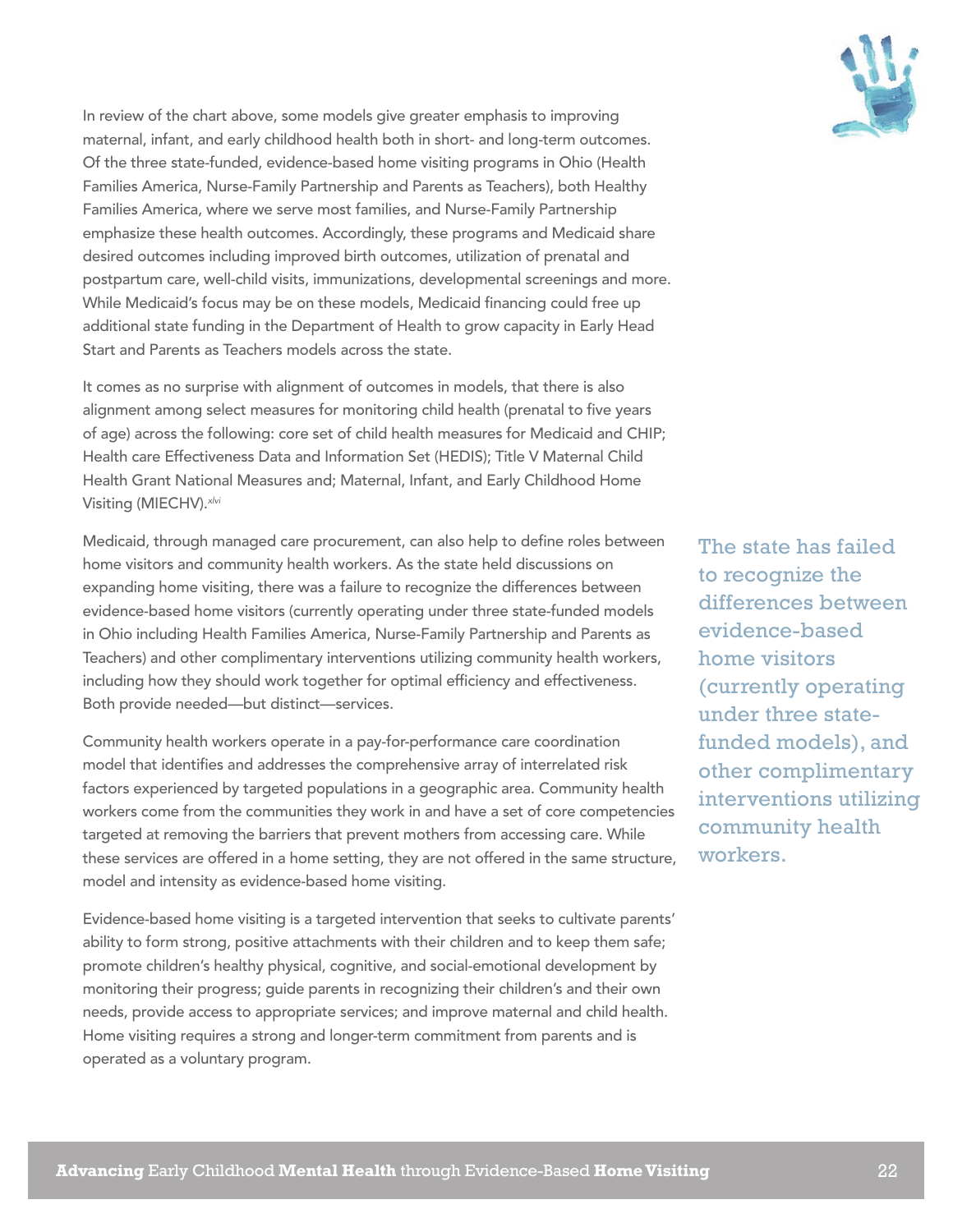

The Departments of Medicaid and Health should take a shared accountability approach using both agencies and the health plans to advance these roles and leverage outcomes for pregnant moms, babies and young children. Medicaid should provide leadership in defining these roles, including through the use of the health plans.

Providing leadership should include conversation around the following:

- 1. Outlining how to define and view these strategies in a Medicaid context.
- 2. Creating an incentive in the community health worker structure to screen and refer families to home visiting services.
- 3. Specifying under what circumstances a mother could receive services from a community health worker and receive home visiting services to improve coordination and avoid duplication of services.
- 4. Revising the managed care contract to clarify roles and uses for the services provided through each model.

Defining roles and exploring Medicaid's role in the state evidence-based home visiting system should require a broader vision of health outcomes that include, but are not limited to, birth outcomes. They must reflect the full needs of the family and child beyond the critical indicator of whether or not a child lives to their first birthday. While infant mortality is an absolutely critical measure, we cannot settle on that metric alone—Ohio babies deserve more than a first birthday. We should measure these outcomes and be mindful of the transitions inherent in the choices of programs we provide these families so that vulnerable parents and young children are supported beyond the first year of life.

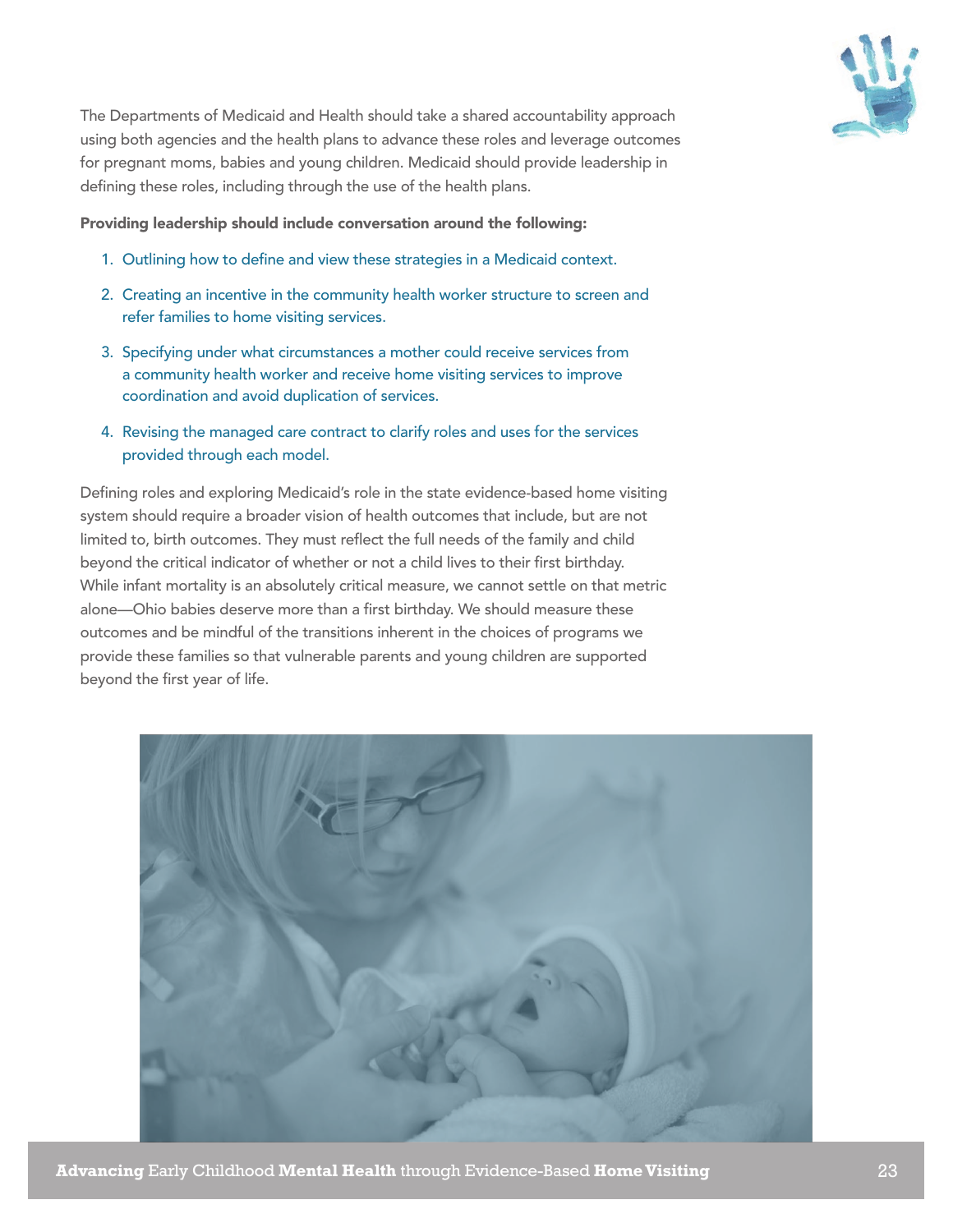

# **CONCLUSION**

Evidence-based home visiting is an effective method to support healthy child development, increase school readiness, prevent child maltreatment and promote positive parenting. It is a powerful intervention for families and young children that can be an integral part of the response to closing racial gaps in birth outcomes. Equity in birth outcomes and reduced infant mortality rates are among many outcomes achieved by home visiting interventions. While the state should leverage this connection, it also has to be responsive to the fact that the same children and families who it targets to ensure that babies celebrate their first birthday are still our most at-risk families after baby turns one. The state's home visiting system should reflect this fact by considering how to continue to build upon a diverse array of programming across the state and build new capacity in Early Head Start, programs serving toddlers and preschool aged children and programs that prevent families from entering into the child welfare system.

Home visiting exists on a continuum of early childhood and family health and education services that advance early childhood mental health and should be part of a comprehensive and coordinated system of these services.

The state should continue to explore how evidence-based home visiting advances early childhood mental health and how it aligns with a comprehensive system including child care, early intervention, preschool and the child welfare system. As the state implements significant new investments in evidence-based home visiting across agencies, it should continue to utilize the Advisory Council on Home Visitation's recommendations as a playbook. The state should also thoughtfully explore the integration of each recommendation from both a state system lens and a local community lens utilizing external partners early and often to advance shared goals.

**Most importantly, the state must continue to provide the strong leadership required to implement the recommendations of the Advisory Council and deliver upon the Governor's goal of tripling the number of families benefiting from evidence-based home visiting in Ohio.**

Equity in birth outcomes and reduced infant mortality rates are among many outcomes achieved by home visiting interventions.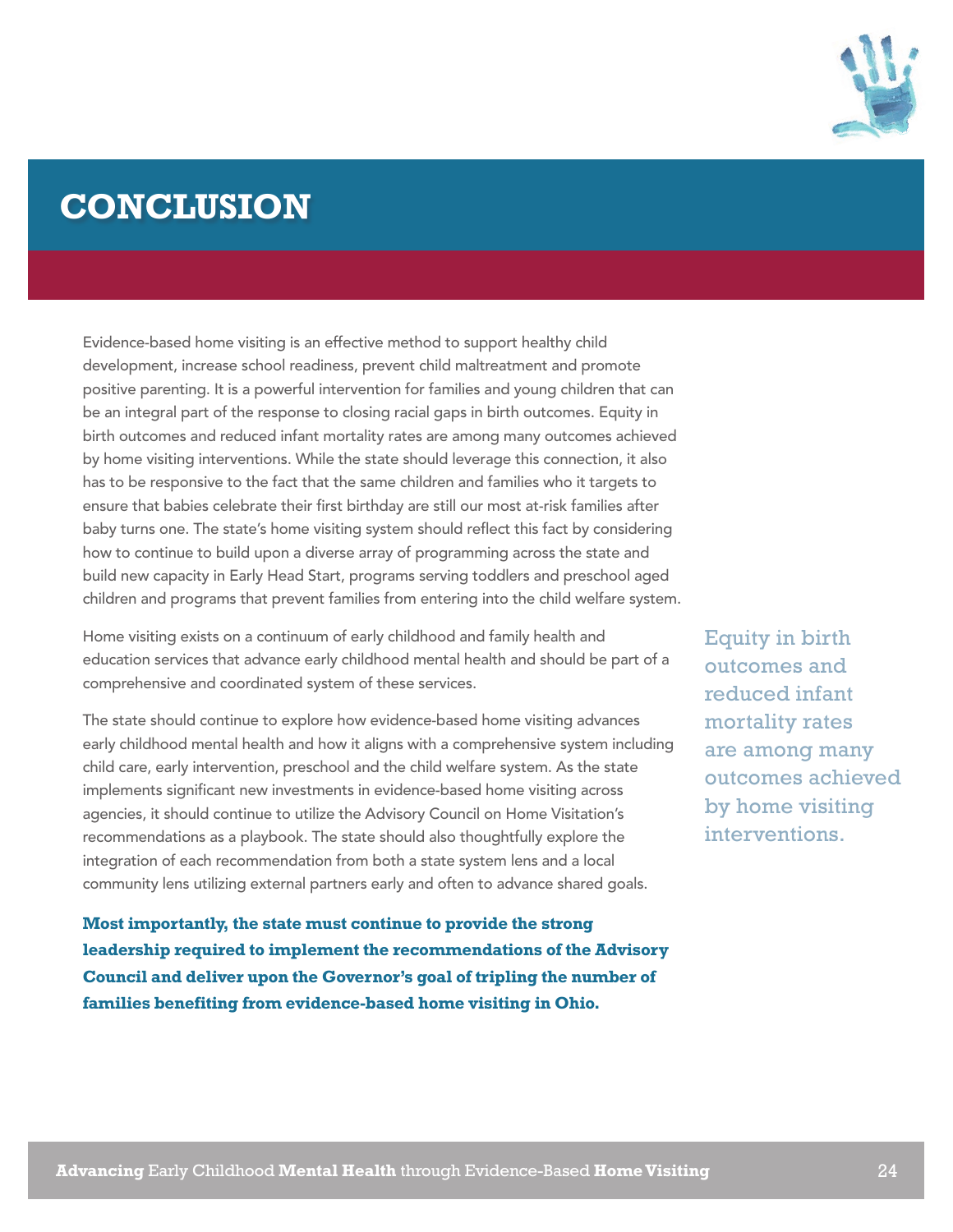

# SOURCES

- i. ZERO TO THREE. ["The Basics of Infant and Early Childhood Mental Health: A Briefing Paper.](https://www.zerotothree.org/resources/1951-the-basics-of-infant-and-early-childhood-mental-health-a-briefing-paper)" (2017).
- ii. Robert Wood Johnson Foundation. ["Building Blocks for a Healthy Future Infographic."](https://www.rwjf.org/en/library/infographics/building-blocks-for-a-healthy-future.html) (2016).
- iii. Child Trends. "The prevalence of adverse childhood experiences, nationally, by state, and by race [or ethnicity."](https://www.childtrends.org/publications/prevalence-adverse-childhood-experiences-nationally-state-race-ethnicity) (2018).
- iv. Centers for Disease Control and Prevention, Kaiser Permanente. "Adverse Childhood Experiences (ACE) [Study."](https://www.cdc.gov/violenceprevention/childabuseandneglect/acestudy/about.html) (1997).
- v. Veto Violence. ["Adverse Childhood Experiences Snapshot."](https://vetoviolence.cdc.gov/apps/aces/)
- vi. ZERO TO THREE, PerryUndem, gmmb, Robert Wood Johnson Foundation. "Voter's Attitudes Toward [Emotional Development in Young Children and Infants](https://earlychildhood.marylandpublicschools.org/system/files/filedepot/4/emotional_development_in_infants_young_children.pdf), Survey Findings. ( September 2017).
- vii. ZERO TO THREE. ["Infant Early Childhood Mental Health-Parenting Resources](https://www.zerotothree.org/resources/110-infant-early-childhood-mental-health)" (2016).
- viii. Groundwork Ohio. "[Ohio Early Childhood Race & Rural Equity Report.](https://www.groundworkohio.org/equityreport)" (2018).
- ix. Id.
- x. Id.
- xi. PEW Charitable Trusts. ["Home Visiting Family Support Programs."](https://www.pewtrusts.org/en/research-and-analysis/fact-sheets/2014/02/03/home-visiting-family-support-programs) (2015).
- xii. Olds DL, Kitman H, Hanks C, et al. "Effects of nurse home visiting on maternal and child functioning: [age-9 follow-up of randomized trial.](https://www.ncbi.nlm.nih.gov/pubmed/17908740)" (2007).
- xiii. Lowell DI, Carter AS, Godoy L, Paulicin B, Briggs-Gowan, MJ. ["A randomized controlled trial of Child FIRST:](https://www.ncbi.nlm.nih.gov/pubmed/21291437)  [a comprehensive home-based intervention translating research into early childhood practice."](https://www.ncbi.nlm.nih.gov/pubmed/21291437) (2011).
- xiv. Lee E, Mitchell-Herzfeld SD, Lowenfels AA, Greene R, Dorabawila V, DuMont KA. ["Reducing low birth](https://www.ncbi.nlm.nih.gov/pubmed/19135906)  [weight through home visitation: a randomized controlled trial."](https://www.ncbi.nlm.nih.gov/pubmed/19135906) (2009).
- xv. Miller, Ted R. ["Projected Outcomes of Nurse-Family Partnership Home Visitation During 1996-2013,](https://www.ncbi.nlm.nih.gov/pmc/articles/PMC4512284/)  [United States."](https://www.ncbi.nlm.nih.gov/pmc/articles/PMC4512284/) (2016).
- xvi. LeCroy, C.W., Krysik, J.["Randomized trial of the healthy families Arizona home visiting program.](https://asu.pure.elsevier.com/en/publications/randomized-trial-of-the-healthy-families-arizona-home-visiting-pr)" (2011).
- xvii. Miller, Ted R. ["Projected Outcomes of Nurse-Family Partnership Home Visitation During 1996-2013,](https://www.ncbi.nlm.nih.gov/pmc/articles/PMC4512284/)  [United States."](https://www.ncbi.nlm.nih.gov/pmc/articles/PMC4512284/) (2016).
- xix. This information was provided via a Powerpoint presentation by the Ohio Department of Health on February 6, 2019 at the third meeting of the Governor's Advisory Committee on Home Visitation.

xx. Id.

xxi. Groundwork Ohio. "[Ohio Early Childhood Race & Rural Equity Report.](https://www.groundworkohio.org/equityreport)" (2018).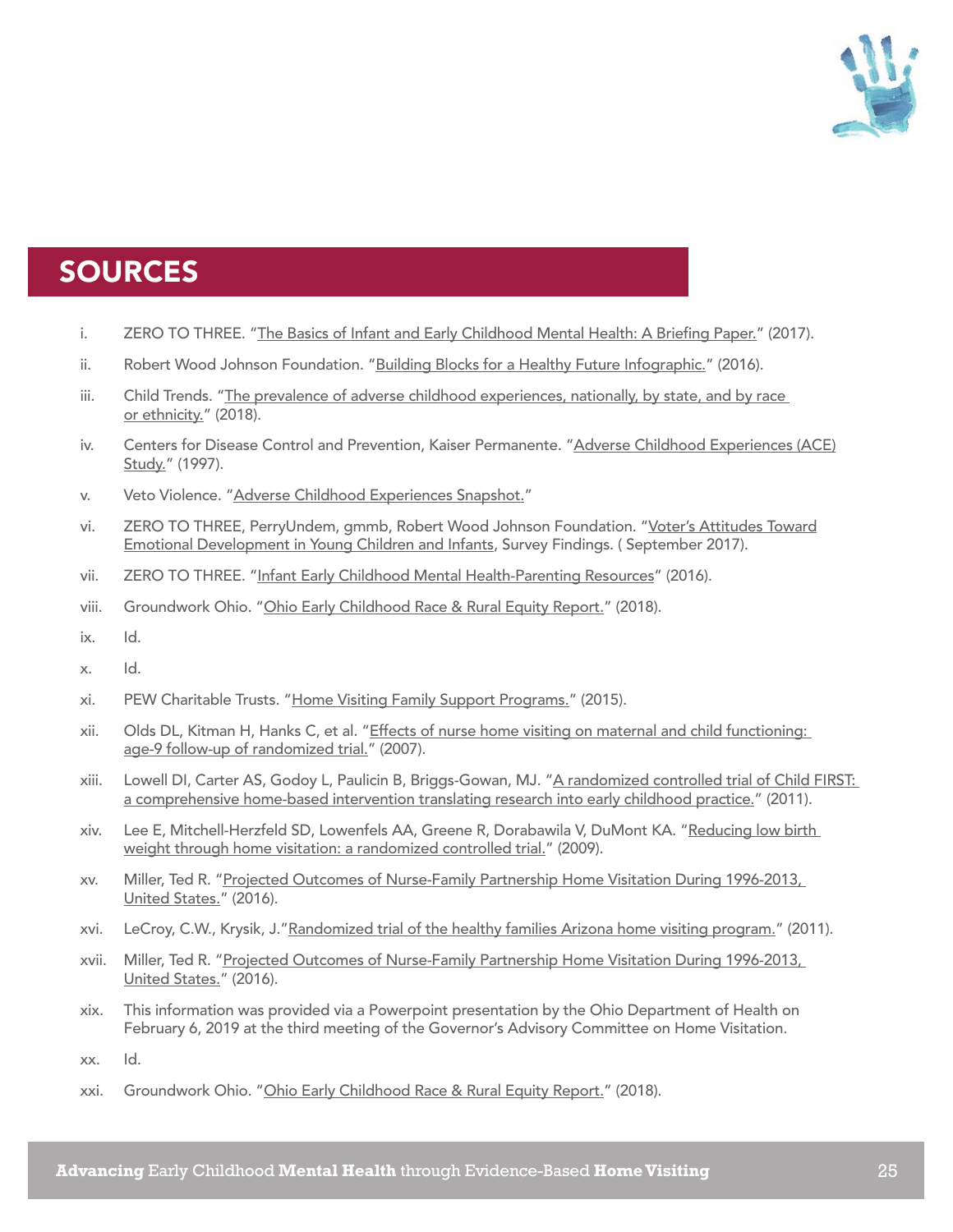# **SOURCES**



- xxii. Office of the Governor, State of Ohio. ["Recommendations of the Governor's Advisory Committee on](https://governor.ohio.gov/wps/portal/gov/governor/media/news-and-media/030819)  [Home Visitation.](https://governor.ohio.gov/wps/portal/gov/governor/media/news-and-media/030819)" (2019).
- xxiii. Ohio Legislative Service Commission. ["Greenbook, LBO Analysis of Enacted Budget-Department](https://www.lsc.ohio.gov/documents/budget/133/MainOperating/greenbook/DOH.PDF)  [of Health."](https://www.lsc.ohio.gov/documents/budget/133/MainOperating/greenbook/DOH.PDF) (August 2019).
- xxiv. Ohio Department of Medicaid. ["Improving Health for Moms and Babies."](https://medicaid.ohio.gov/Portals/0/Resources/Budget/ODM-Improving-Health-for-Moms-and-Babies.pdf) (2019)
- xxv. Office of the Governor, State of Ohio. ["Recommendations of the Governor's Advisory Committee on](https://governor.ohio.gov/wps/portal/gov/governor/media/news-and-media/030819)  [Home Visitation.](https://governor.ohio.gov/wps/portal/gov/governor/media/news-and-media/030819)" (2019).
- xxvi. America's Health Rankings. "[Infant Mortality in Ohio."](https://www.americashealthrankings.org/explore/annual/measure/IMR/state/OH) (2018).
- xxvii. Id.
- xxviii. Donovan, E., Ammerman, R., et al. "Intensive Home Visiting is Associated with Decreased Risk of [Infant Death."](https://pediatrics.aappublications.org/content/119/6/1145) (2007).
- xxix. Every Child Succeeds. "[2018 Report to the Community."](https://www.everychildsucceeds.org/wp-content/uploads/2019/01/ECS-AR-2018-WIP.pdf) (2018).
- xxx. First Year Cleveland. "[The Issue.](https://www.firstyearcleveland.org/the-issue)" (2019).
- xxxi. Id.
- xxxii. Northeast Ohio Neighborhood Services, "[Neon Social Services & Special Programs Department."](https://www.neonhealth.org/social-services) (2019).
- xxxiii. Id.
- xxxiv. Birthing Beautiful Communities. ["Why We Exist: BC's Vision."](https://www.birthingbeautiful.org/about.html) (2019).
- xxxv. Home Visiting Applied Research Collaborative. ["Precision Home Visiting.](https://www.hvresearch.org/precision-home-visiting/)" (2019).
- xxxvi. Office of the Governor, State of Ohio. ["Recommendations of the Governor's Advisory Committee on](https://governor.ohio.gov/wps/portal/gov/governor/media/news-and-media/030819)  [Home Visitation.](https://governor.ohio.gov/wps/portal/gov/governor/media/news-and-media/030819)" (2019).
- xxxvii. Ohio Department of Health. "[Refer to Help Me Grow."](https://odh.ohio.gov/wps/portal/gov/odh/know-our-programs/help-me-grow/Refer-to-Help-Me-Grow/) (2019)
- xxxviii. Association of Maternal & Child Health Programs. ["Innovation Station Practice Summary and](http://www.amchp.org/programsandtopics/BestPractices/InnovationStation/ISDocs/Pathways Community HUB.pdf)  [Implementation Guidance.](http://www.amchp.org/programsandtopics/BestPractices/InnovationStation/ISDocs/Pathways Community HUB.pdf)" (2019).
- xxxix. Cuyahoga County Board of Health. ["Newborn Home Visiting Program."](https://www.ccbh.net/newborn-home-visiting-program/) (2019)
- xl. Office of the Governor, State of Ohio. "Recommendations of the Governor's Advisory Committee on [Home Visitation.](https://governor.ohio.gov/wps/portal/gov/governor/media/news-and-media/030819)" (2019).
- xli. Ohio Department of Health. "Ohio Performance Measurement Data and Analysis Plan." (2018).
- xlii. Office of the Governor, State of Ohio. "Recommendations of the Governor's Advisory Committee on Home Visitation. (2019).
- xliii. Johnson Group Consulting, Inc. ["Medicaid and Home Visiting: The State of States' Approaches."](https://ccf.georgetown.edu/wp-content/uploads/2019/01/Medicaid-and-Home-Visiting.pdf) (January 2019)
- xliv. Id.
- xlv. Id.
- xlvi. Child and Family Policy Center. "[A Sourcebook on Medicaid's Role in Early Childhood: Advancing](https://www.cfpciowa.org/documents/filelibrary/medicaid_finance/section_pdfs/Combined_piece_5A8095C6D6B29.pdf)  [High Performing Medical Homes and Improving Lifelong Health."](https://www.cfpciowa.org/documents/filelibrary/medicaid_finance/section_pdfs/Combined_piece_5A8095C6D6B29.pdf) (October 2018).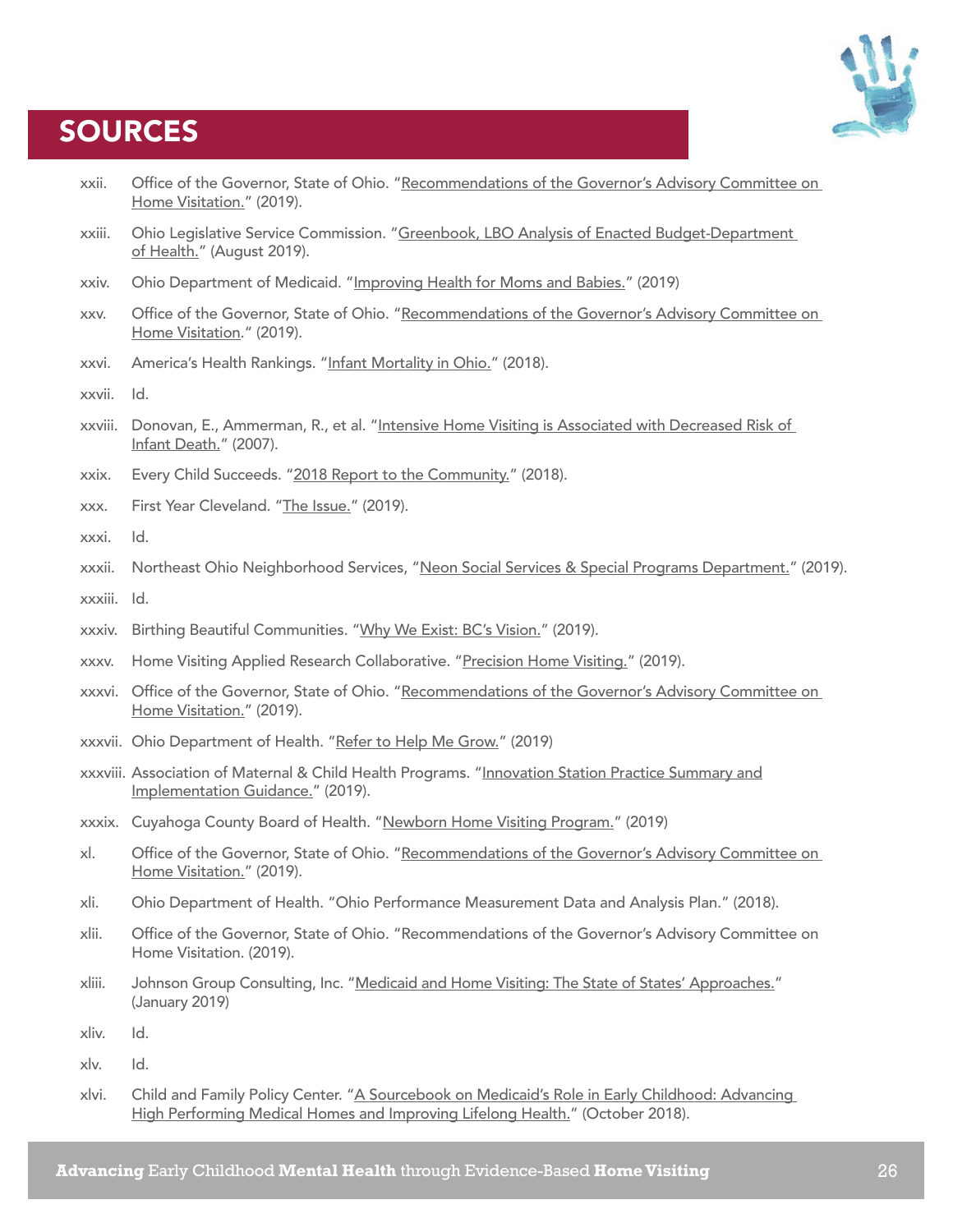